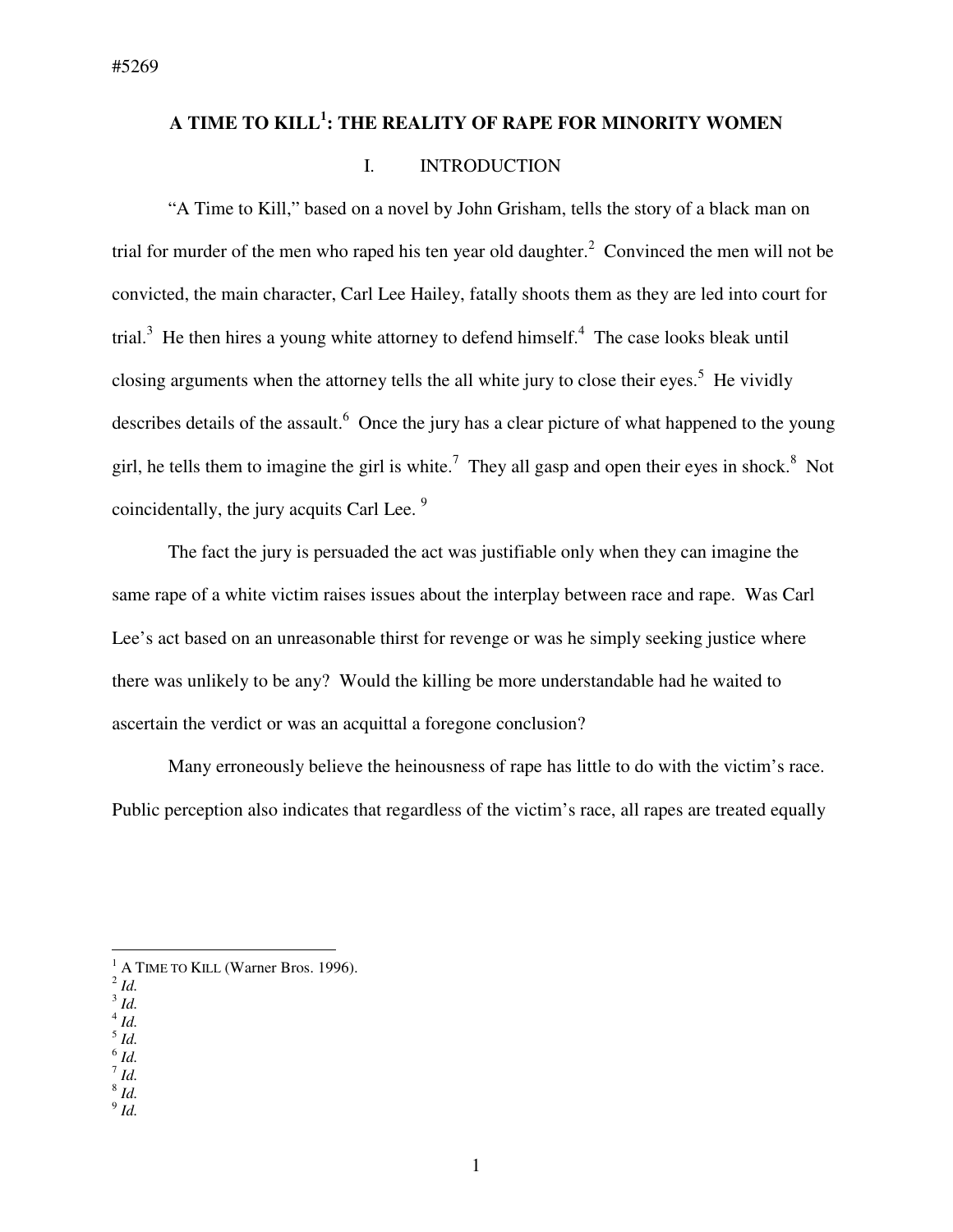in the criminal justice system.<sup>10</sup> Race, however, is a strong predictor of the outcome when the victim is white and the perpetrator is black. $11$ 

Equally illustrative is the fact that minority rape victims fail to attract media sympathy comparable to white rape victims. The Central Park Jogger case<sup>12</sup> demonstrates the level at which a rape can attract enduring media support. Tawana Brawley's case,  $^{13}$  in contrast, illustrates the degree of doubt and scrutiny people feel toward minority rape victims.

It is well known that gender stereotypes come into play when evaluating a rape claim.

These include beliefs such as "many women lie about being raped because they want revenge,

feel jealous, guilty, or embarrassed,"<sup>14</sup> "sexually active women are not raped,"<sup>15</sup> and "the victim

brought [the rape] on herself."<sup>16</sup> Adopting of these stereotypes can cause a police officer not to

take a rape report seriously, a district attorney not to file charges, and a jury to acquit.

Race stereotypes compound gender stereotypes about race in that they objectify the

victims. Specifically, race stereotypes together with gender stereotypes create firm categories

whereby the subscribers believe all women of the race in question possess the same traits.

Rather than individual human beings with unique personalities, minority women are deprived of

<sup>10</sup> *See* Michael Daly, *Another Time & Place, Same Kind of Horror*, DAILY NEWS, December 8, 2002 at 2 (indicating detectives work every rape with the same diligence regardless of the race of the victim).

<sup>11</sup> *See* Isabel Wilkerson, *Michigan Judge's Views Are Berated*, N.Y. TIMES, May 3, 1991, at A19 (reporting a Michigan judge's comment that the only time a minor should be allowed to get an abortion without parental consent is in cases of incest or rape of a white girl by a black man).

 $12$  This case involved the 1989 rape of a white investment banker in Manhattan that continues to receive wide media attention. The victim was raped and left for dead while she jogged through the park. Police investigation initially yielded a group of black teenage boys who where subsequently convicted of the crime. After the boys had served their sentences, the true assailant later confessed and absolved the boys of all wrongdoing.

<sup>&</sup>lt;sup>13</sup> This case involved the November 1987 kidnap and rape of a fifteen year old black girl in Up-state New York. Brawley was taken from a city street as she walked home and repeatedly raped by whom she later identified as several white police officials and the local district attorney. She was found four days later in a plastic bag with dog feces smeared over her body, racial slurs carved into her body, and her hair chopped off. A grand jury opined that Brawley fabricated the entire assault.

<sup>&</sup>lt;sup>14</sup> Sarah Gill, *Dismantling Gender and Race Stereotypes: Using Education to Prevent Date Rape*, 7 UCLA WOMEN'S L.J. 27, 46 (1996).

<sup>15</sup> *See Id.* 

<sup>16</sup> Sandra McIntosh, *A Special Report: Getting Away with Rape? Some Victims of Rape in Fulton County Are Doubly Traumatized by a Justice System that Puts Rapists Back on the Street*, THE ATLANTA JOURNAL AND CONSTITUTION, October 10, 1993, at F1.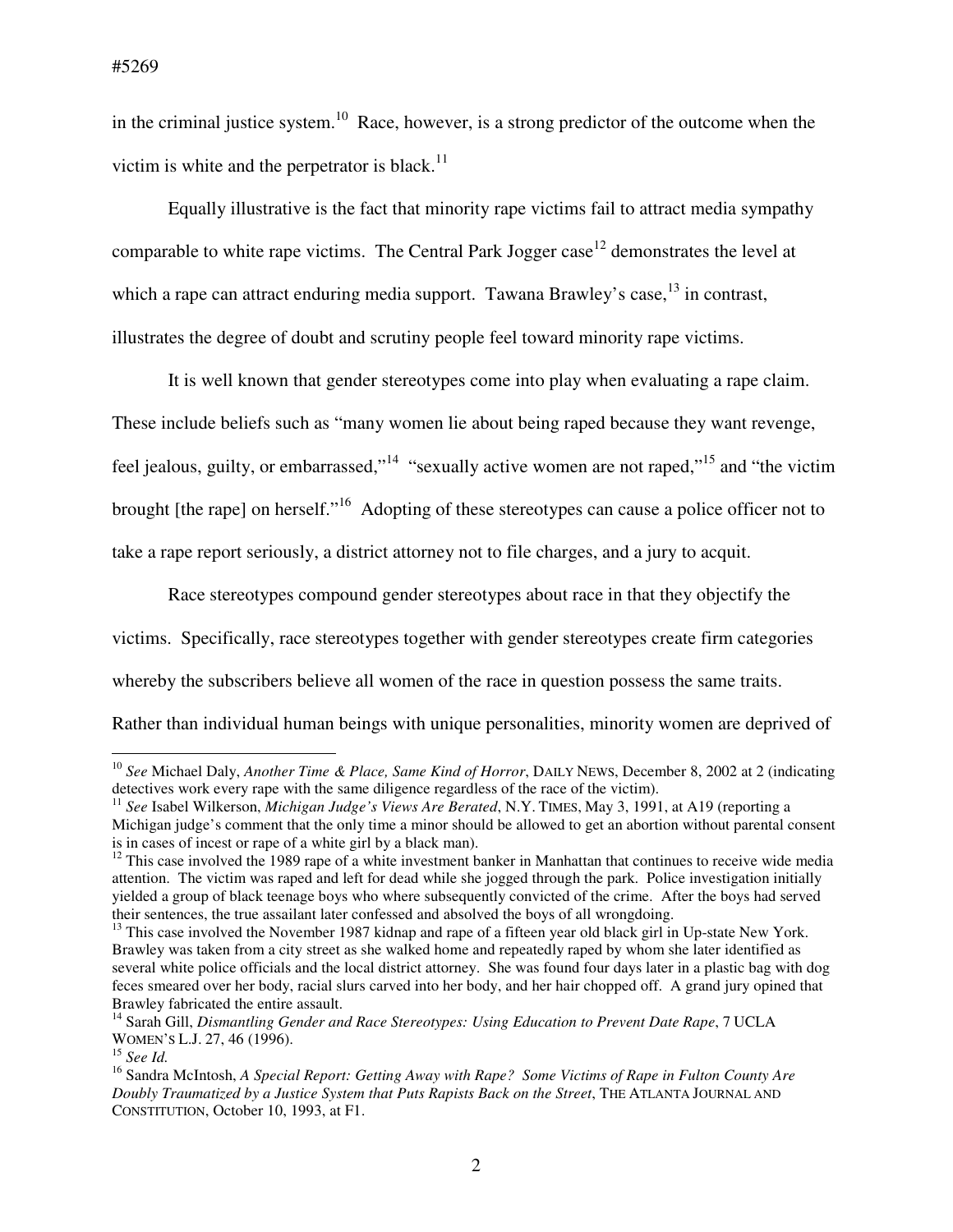their individuality and thus dehumanized.<sup>17</sup> Dehumanization creates a barrier to empathy. This barrier makes it easier for the perpetrator to victimize the woman and easier for society and the criminal justice system to disregard a minority woman's rape experience.

The added disadvantage minority women face as a result of the increased effect race and gender stereotypes have on them is that rape claims are even less believable than if the victim was white.<sup>18</sup> For example, the stereotypes that "black women are [sexually] insatiable"<sup>19</sup> and "blacks cannot be believed"<sup>20</sup> add to the difficulty making a successful rape claim because blacks are perceived as welcoming all sexual encounters and being prone to lying. So if a man rapes a black woman he does so with impunity because no one will believe her if she reports it.<sup>21</sup> A white woman, on the other hand, would only have to contend with a gender stereotype which makes her claim more likely to be believed. Therefore, the compound effect of race and gender stereotypes creates a dimension to rape that is distinct from white women's experiences.

Stereotypes such as "Asian women are submissive,"<sup>22</sup> or "Little Brown Fucking" Machines<sup>"23</sup> have disastrous consequences for rape claims as well. Passivity is often translated into consent.<sup>24</sup> Consent can be used as an affirmative defense to a rape claim. Being a "Fucking" Machine" indicates not only willingness, but eagerness to participate in sex acts. If the woman was a willing participant, then she could not have been raped. Based on these stereotypes, men are able to rape Asian women without consequence.

<sup>&</sup>lt;sup>17</sup> Rape and Race, I'M ALL EARS (The Listening Ear, East Lansing, M.I.) Winter 2002, at 3.

<sup>18</sup> Angela Harris, *Race and Essentialism in Feminist Legal Theory*, 42 STAN L REV 581, 598 (1990). Kimberle Crenshaw, *Mapping the Margins: Intersectionality, Identity Politics, and Violence Against Women of Color*, 43 STAN L REV 1241, 1245 (1991).

<sup>&</sup>lt;sup>19</sup> MEN CAN STOP RAPE, RACISM AND RAPE: HOW ARE THEY CONNECTED? (1998).

<sup>20</sup> Crenshaw, *supra* note 18, at 1280.

<sup>21</sup> *Id.* at 1277.

<sup>22</sup> Billy King, *Rape Culture in the Entertainment Media*, MODELMINORITY.COM, (2004), *at* http://modelminority.com/article642.html.

<sup>23</sup> Sai Nowrojee and Jael Silliman, *Asian Women's Health: Organizing a Movement* , SOUTH END PRESS, 1997, *available at* http://www.hsph.harvard.edu/Organizations/heathnet/WoC/reproductive/nowrojee.html.

<sup>24</sup> Gill, *supra* note 14, at 38-39.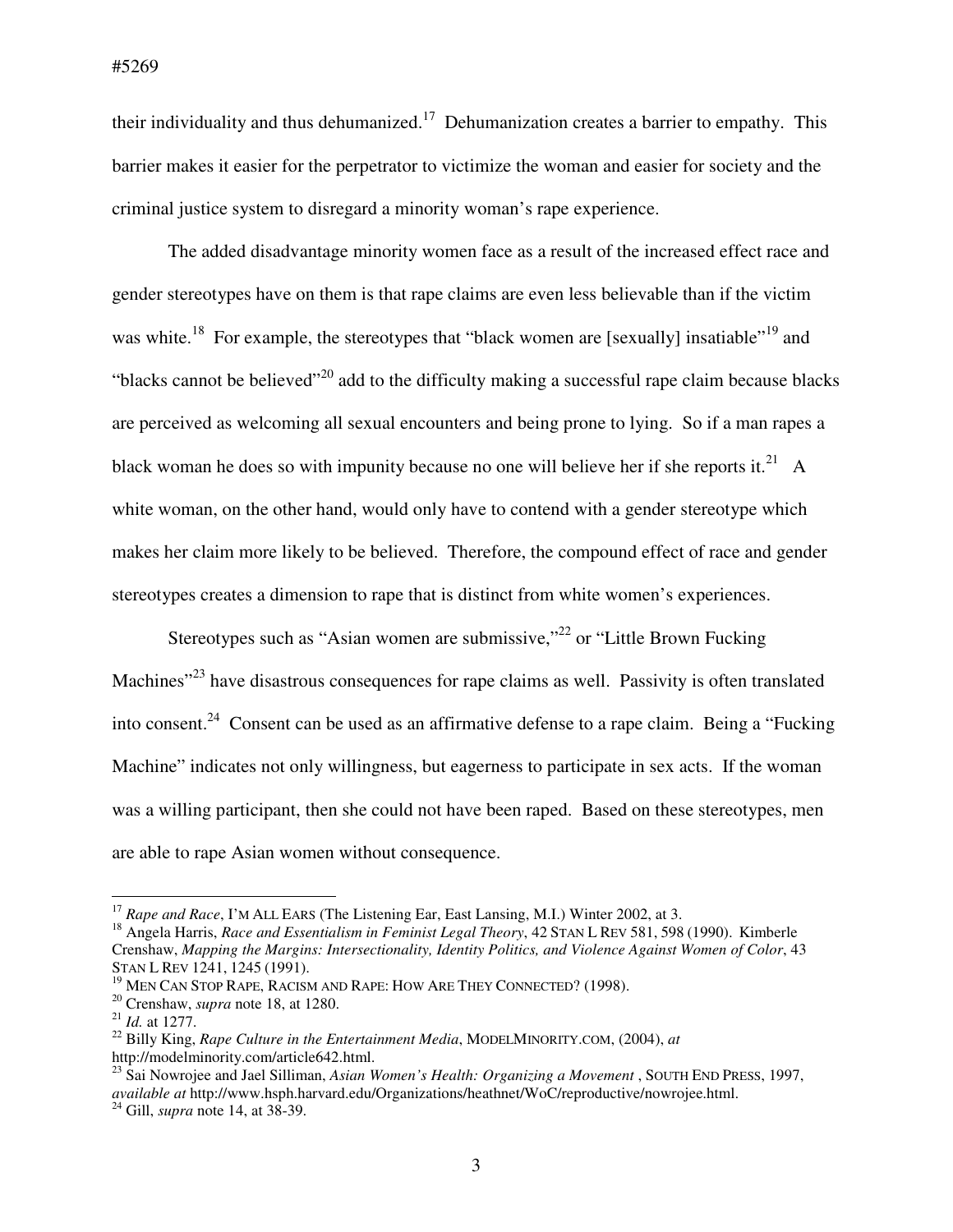Latinas, in a rape context, suffer under the weight of stereotypes as well. Latinas are stereotyped as either overly passive or hyper-aggressive.<sup>25</sup> Additionally, they are seen as shorttempered.<sup>26</sup> Just as with "submissive" stereotype Asian women are labeled with, passivity creates an impression of consent.<sup>27</sup> If a woman consented to the sexual encounter, she could not have been raped. Further, a rape charge is difficult to prove when the woman is seen as hyperaggressive because hyper-aggressiveness is incompatible with victimization. Thus, a hyperaggressive woman is not viewed as a rape victim. The "short-tempered" stereotype undermines a rape charge in that in coincides with the stereotype that women who claim they were raped are just lying to get revenge.<sup>28</sup> A woman who is seen as short-tempered is more likely to fit the image of a vengeful liar. Hence, her rape report will be discredited.

Part II of this paper examines common beliefs about rape and how gender stereotypes are at work in those beliefs. Part III uncovers the complexity of race and rape throughout history as well as the modern intersection of race and gender stereotypes and how these factors give rise to rape's differential impact on minority women.

## II. THE INTERSECTION OF RAPE MYTHS AND GENDER STEREOTYPES

Part of the difficulty with bringing a successful rape charge is that many cases are weeded out based on perceptions of the victim. Police, prosecutors, judges, and juries<sup>29</sup> harbor stereotypes about women and rape and those who do not fit the stereotypes are not considered

<sup>25</sup> MEN CAN STOP RAPE, *supra* note 19.

<sup>26</sup> *Id.*

<sup>27</sup> Gill, *supra*, note 14, at 38-39.

<sup>28</sup> *Id.* at 46.

 $^{29}$  *Id.* at 55 (discussing the amount of discretion these figures have in determining whether a rape case will go forward).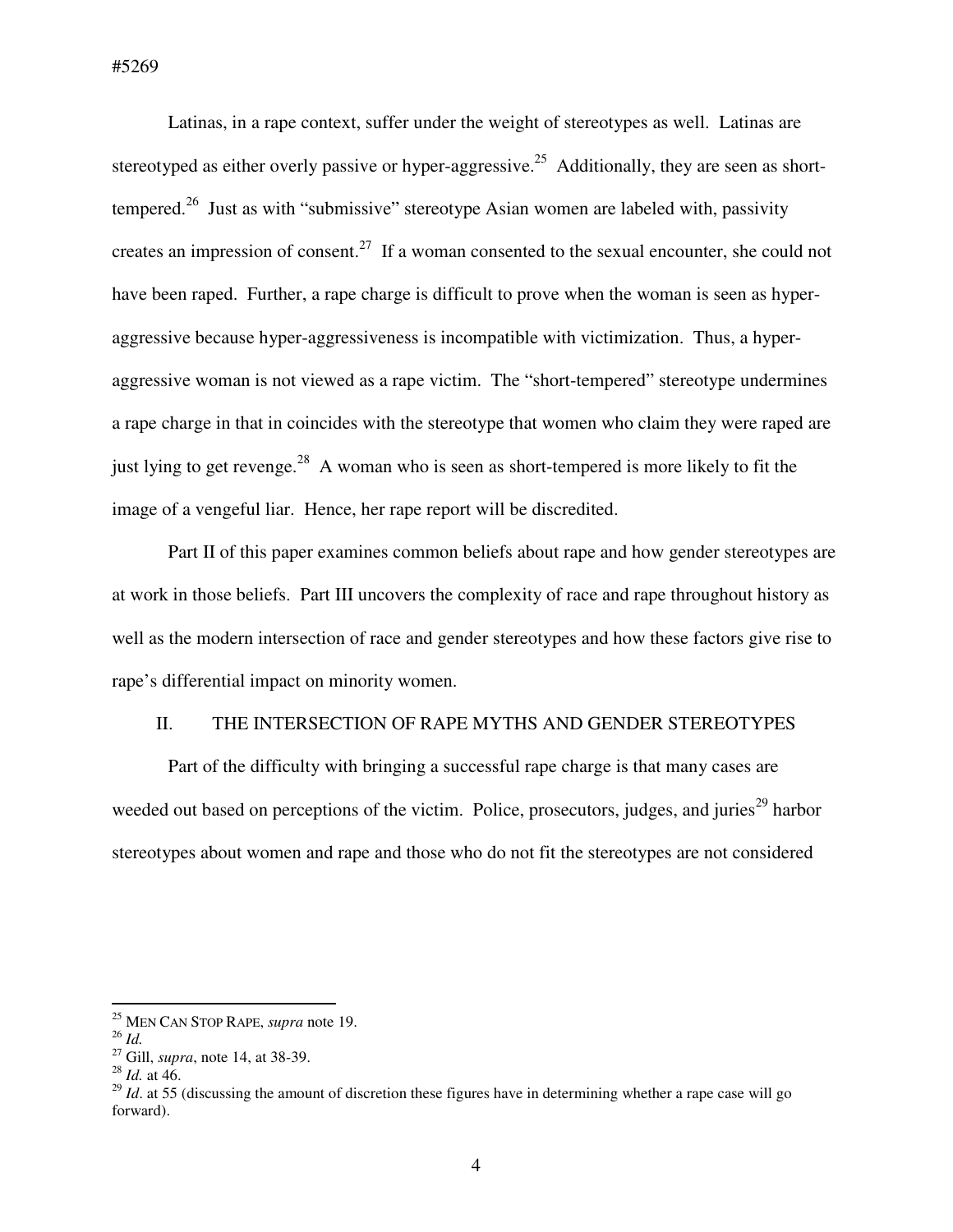rape victims.<sup>30</sup> If there is no rape victim, there is no crime. It is important, therefore, to look at the stereotypes that have plagued rape victims and the effect they have on a case.

## A. MOST WOMEN LIE ABOUT BEING RAPED<sup>31</sup>

One of the most common misconceptions is that women lie about being raped. Some even go so far as to believe that women have an "inclination" to lie about rape.<sup>32</sup> The reality is that as few as two percent of rape reports are false.<sup>33</sup> It is not difficult, however, to see why this is a useful belief. Given the nature of rapes, the only witnesses to the act are often the victim and the perpetrator(s). If the perpetrator can prove the victim is lying, he is off the hook. A rape case thus becomes a battle for credibility.

Men often have a leg up because women have long been viewed as deceptive temptresses. Perhaps the earliest example is Eve.<sup>34</sup> She told Adam to eat the forbidden fruit which in turn led to him being thrown out of the Garden of Eden.<sup>35</sup> This is analogous to a rape situation where the man feels tempted by the woman's "persuasive powers." When he falls prey to her, her deception is to blame.

Similarly, the biblical figure Samson's downfall was Delilah.<sup>36</sup> After he fell in love with her, Samson's enemies conspired with her make him so weak he could not defend himself against them.<sup>37</sup> Accordingly, she coaxed him into telling her the secret to his strength was his

<sup>30</sup> *See* Jane Gross, *203 Rape Cases Reopened in Oakland As the Police Chief Admits Mistakes*, N.Y. TIMES, September 20, 1990, at A14.

<sup>31</sup> David P. Bryden & Sonja Lengnick, *Rape in the Criminal Justice System*, 87 J CRIM L & CRIMINOLOGY 1194, 1297 (1997).

<sup>&</sup>lt;sup>32</sup> Stacey Pastel Dougan, *With Justice for Whom? The Presumption of Moral Innocence in Rape Trials*, 71 IND LJ 419, 428 (1996).

<sup>33</sup> Bryden, et al., *supra* note 31, at 1298.

<sup>34</sup> BIBLE, *Genesis* 3.

<sup>35</sup> *Id.* at 3:17-23.

<sup>36</sup> BIBLE, *Judges* 16.

<sup>37</sup> *Id.* at 16:5.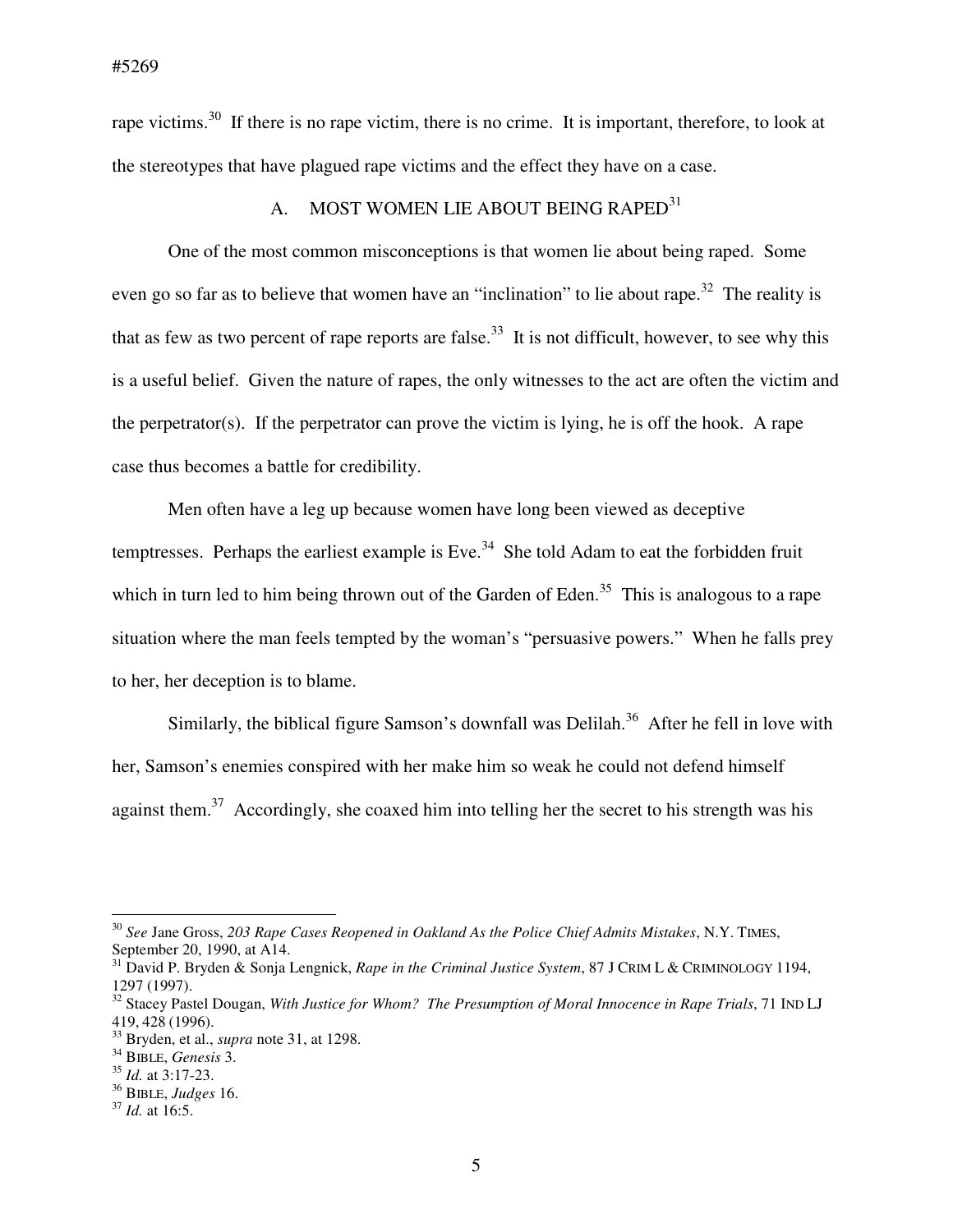hair.<sup>38</sup> Once, she found this out, she shaved it while he slept and then summoned his enemies.<sup>39</sup> The enemies then gouged his eyes out and condemned him to rot in prison.<sup>40</sup> Samson's story is even more illustrative of a stereotypical rape scenario. Similar to Delilah, a woman in a rape scenario tempts the man with her charms until he is so under her spell that he is not rational. Samson's weakness is analogous to a man who is a slave to his sexual desires. The rapist, like Samson, becomes weak when the woman arouses him and thus strips him of his power of rationality. When she calls his "enemies," the police, he ends up in prison. The man is the true victim and his predicament is completely attributable to the woman's deception.

Recently, a modern female temptress emerged in the media. Black female pop star Janet Jackson performed with white male pop star, Justin Timberlake in the Super Bowl half-time show on February 1, 2004. The two performed Timberlake's song "Rock Your Body" in which one of the lyrics is "Gonna have you naked by the end of this song." To punctuate the lyric, Timberlake ripped a swatch from Jackson's blouse, which revealed her bare breast. This scenario illustrates rape stereotypes. The combination of the lyric and the act of ripping Jackson's clothing simulates a rape. Rather than persuading Jackson to remove her clothing or asking her, Timberlake informs her that he *will* have her naked. He then tears her blouse from her body the way a rapist would during a sexual assault.

The blame for the incident illustrates public acceptance of the stereotype that women are deceptive temptresses. The event was referenced in the media continuously during the days following the show. It was described, "Janet Jackson's Super Bowl stunt,"<sup>41</sup> "…Jackson (with

 $\overline{a}$ <sup>38</sup> *Id.* at 16:17.

<sup>39</sup> *Id.* at 16:18-19.

<sup>40</sup> *Id.* at 16:21.

<sup>41</sup> Gabriel Jay Rochele, *Image and Icon*, MORNING CALL, March 6, 2004, at D9.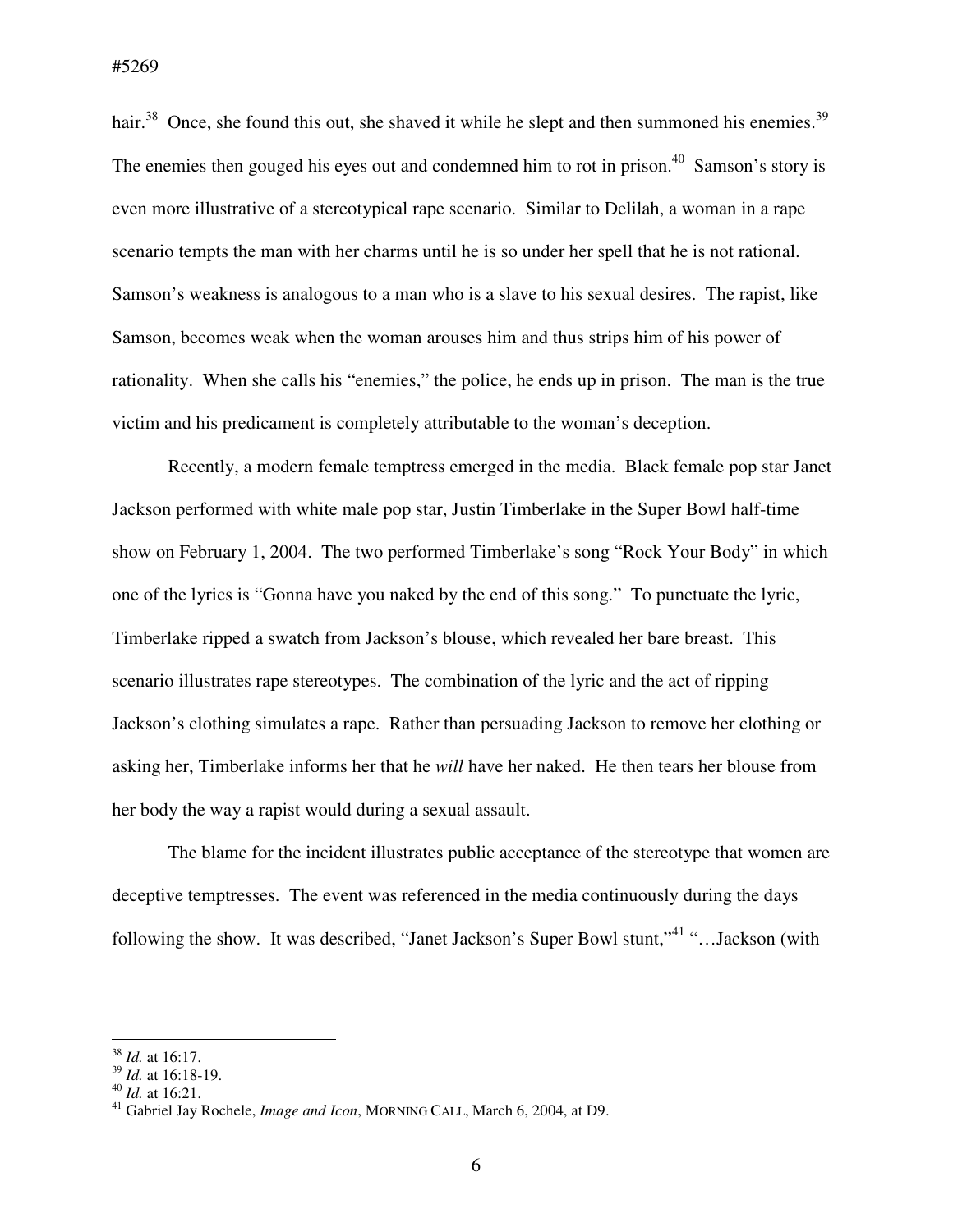$\overline{a}$ 

Timberlake's help) flashed her way into notoriety...,"<sup>42</sup> and various other ways attributing the incident to Jackson. Timberlake's culpability was diminished or non-existent.

Further, Jackson bore the ridicule entirely. One newspaper opinion letter stated, "Parents need to be outraged and make a point not to buy Janet Jackson's new album or support her music in any way<sup> $13$ </sup> yet failed to mention anything about Timberlake. Live television shows that were scheduled to have Jackson as a guest either considered or decided to impose a time-delay specifically for Jackson's appearance but not for other guests.<sup>44</sup> Most notably, the Grammy Awards, which aired the Sunday following the Super Bowl, canceled Jackson's performance<sup>45</sup> but allowed Timberlake to perform in several numbers throughout the show conditional to his token apology for the Super Bowl incident.<sup>46</sup>

Though most seem to agree the incident was planned, judging from the disparate backlash, the public seems to believe that Jackson was *responsible* for what happened. This is the case even though the two were performing Timberlake's song, the song glorified forcible clothing removal as a seduction technique, and he actively and single-handedly tore Jackson's clothing from her body. At the very least, the two should be equally responsible yet Timberlake is viewed as a secondary and even innocent party to Jackson's deceptive attempt to expose herself to the nation. This illustrates the public's willingness to view the woman as an instigator who leads the man into temptation while the man is an innocent party who could not help but fall victim to her charms.

<sup>42</sup> *People in the News*, CENTREDAILY.COM, April 9, 2004, *at* http://www.centredaily.com/mld/centredaily/news.

<sup>43</sup> Debra Henley, *Uproar is Justified*, TULSA WORLD, February 8, 2004, at G2.

<sup>44</sup> *People in the News, supra* note 42 (reporting that "On-Air with Ryan Seacrest" which usually airs live would impose a seven second delay specifically for Jackson's appearance on the show and "Saturday Night Live" considered imposing a delay when Jackson was set to host the show but ultimately decided not to presumably for the sake of ratings).

<sup>45</sup> David Bauder, *Janet Bleeped on Letterman*, TODAY @ ABS-CBNNEWS.COM, April 15, 2004, *at* http://www.abscbnnews.com.

<sup>46</sup> *Playing the Blame Game*, LEDGER-ENQUIRER.COM, April 15, 2004, *at* http://www.ledgerenquirer.com/mld/ledgerenquirer/news/columnists.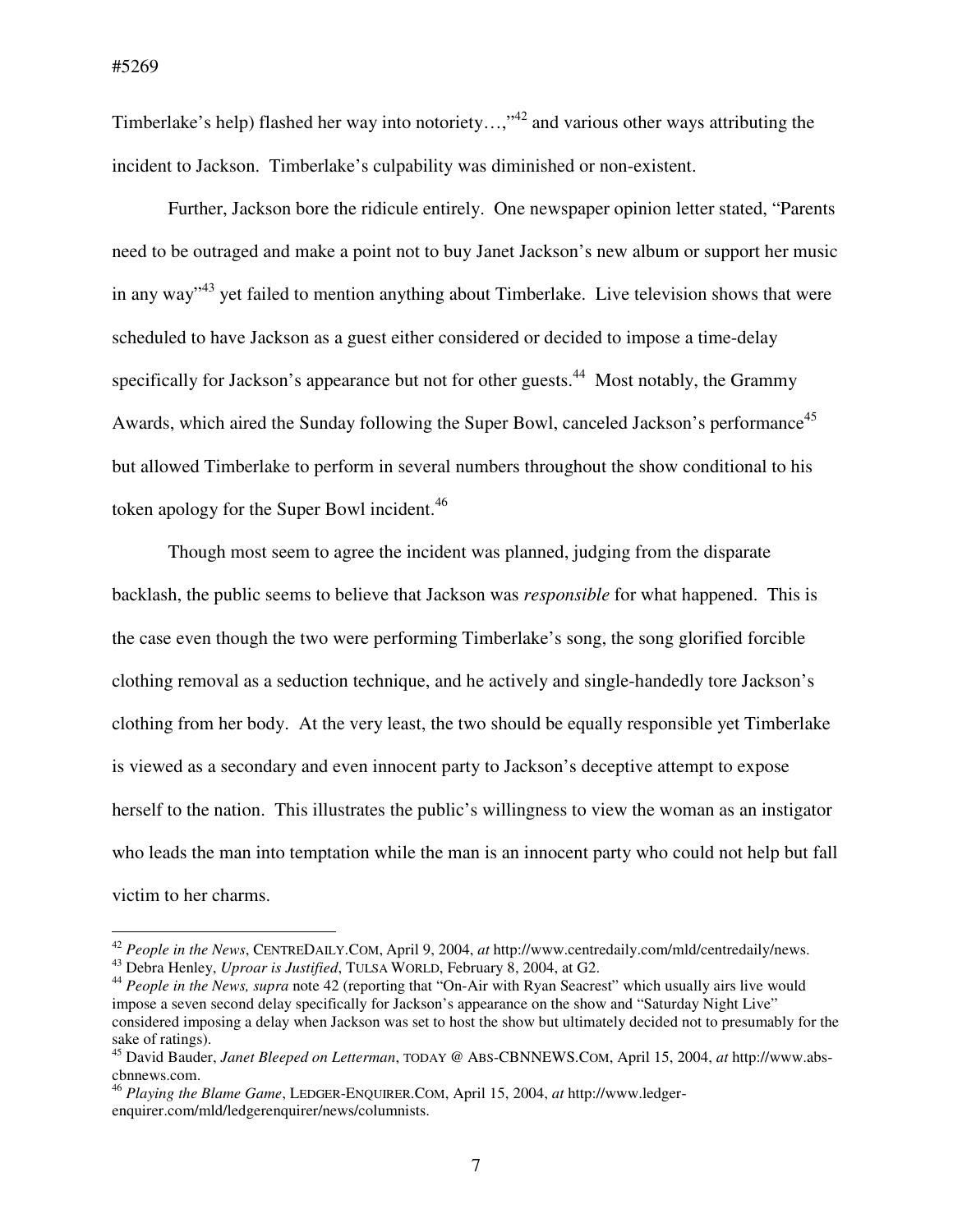#5269

Many men see themselves as potential victims of women's deception and fear the consequences. As a result, they further cling to the idea that women have a tendency to concoct stories about being raped.<sup>47</sup> A study concluded that when female officers interviewed the victim, only two percent of rape reports were deemed false, which is consistent with projections.<sup>48</sup> Male officers who took reports, on the other hand, listed as many as twenty-four percent as false or unfounded, $49$  sometimes without even interviewing the victim.<sup>50</sup> These data indicate the significant barrier the stereotype posses to getting a minimal investigation.

The stereotype invades the prosecution as well. Even if the police department forwards the case to the prosecutor's office, the prosecutor may determine based on the same criteria that the case is not worth pursuing. Additionally, the prosecution considers whether the victim will make a good witness in front of the jury.<sup>51</sup> If the prosecution perceives the jury will view her as less credible than the perpetrator, the prosecution will not charge the perpetrator with rape.<sup>52</sup> While it may not necessarily be the case that the prosecutor thinks the victim is lying about the attack, the end result is the same—the perpetrator goes free.

Similarly, at the trial level, a fact finder must determine the witnesses' credibility in order to decide the defendant's guilt. Since rape cases typically involve "he said, she said," whether a man is convicted of rape depends on whether the jury believes the victim is honest.

<sup>47</sup> *See* Douglan, *supra* note 32, at 428. *See* Bryden, et. al, *supra* note 31, at 1304-06 (explaining that to combat this fear, police use what is known as "founding criteria" to determine whether a rape report merits investigation. The criteria vary by department but can include things like the victim's profession, whether she has substance abuse issues, whether she has a mental illness, and the timeliness with which she filed the report).

<sup>48</sup> Bryden, et. al, *supra* note 31, at 1308-09.

<sup>&</sup>lt;sup>49</sup> A rape is considered unfounded if it is determined that the rape never happened.

<sup>50</sup> Gross, *supra* note 30.

<sup>51</sup> Bryden, et al, *supra* note 31, at 1306.

<sup>52</sup> *See Id.*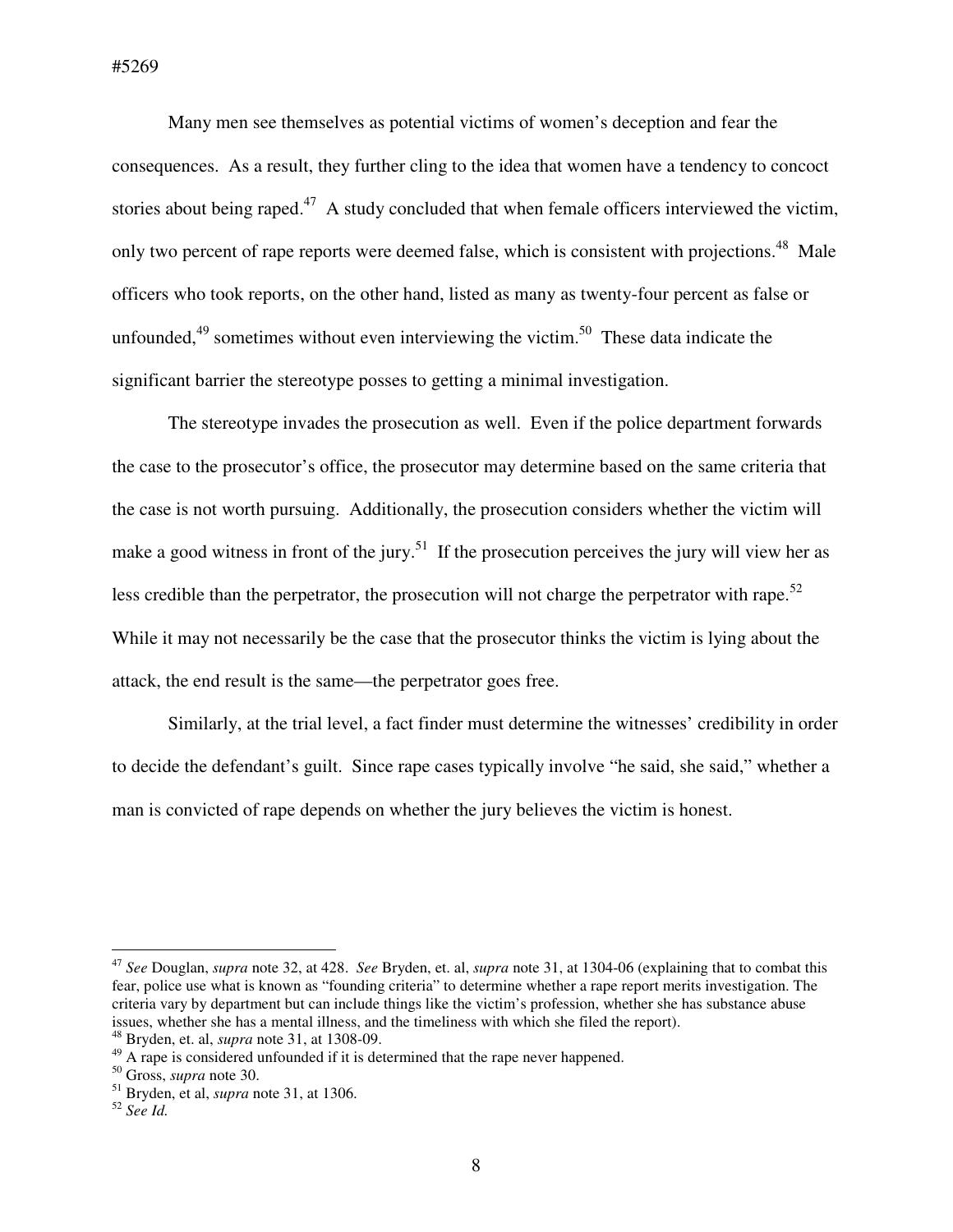Extrapolating from the fact that a majority of men arrested for rape are not convicted,<sup>53</sup> the fact finder had to have thought the woman was lying.

In sum, the stereotypical rape complainant is viewed as a liar from the outset. Even though the data suggest that very few rapes reports are false, there are significant hurdles at every level of the criminal justice system to bringing a successful rape charge. Underlying these hurdles is the belief that women who report rapes are liars.

## B. SEXUALLY ACTIVE WOMEN ARE NOT RAPED

Prior to the advent of rape shield laws<sup>54</sup> a woman's sexual history could be paraded in front of a jury. If the jury perceived the woman as unchaste, they were less likely to convict the defendant.<sup>55</sup> Even today, the popular conception remains that rape is not punishable if the woman is sexually active.<sup>56</sup>

This trend is most apparent in cases where the victim is a prostitute. An investigation of the Oakland, California Police Department yielded that somewhere between 143 and 203 rapes were not investigated when the women who reported them were prostitutes.<sup>57</sup> Although the police indicated they usually did not investigate the rapes because the witness was uncooperative,  $58$  this rationale is suspect. If the victim went through the trouble of reporting the crime, she initially wanted the police to take some form of action. It is certainly possible that she changed her mind because she was scared or intimidated but this does not explain why thirtyseven victims were not even interviewed.<sup>59</sup> Furthermore, the police listed rapes involving a

<sup>53</sup> *See* Crenshaw, *supra* note 15, at 1277.

 $<sup>54</sup>$  FED. R. EVID. 412 (states that evidence of prior sexual behavior or sexual predisposition of an alleged victim of</sup> sexual assault is generally inadmissible).

<sup>55</sup> *See* Crenshaw, *supra* note 18, at 1266.

<sup>56</sup> Gill, *supra* note 14, at 57-58. *See also* Crenshaw, *supra* note 15, at 1268-1269 (describing instances where juries acquitted defendant's because the victim's attire was suggestive or she had an active sexual life). <sup>57</sup> Gross, *supra* note 30.

 $^{58}$   $\overline{1}d$ .

<sup>59</sup> *Id.*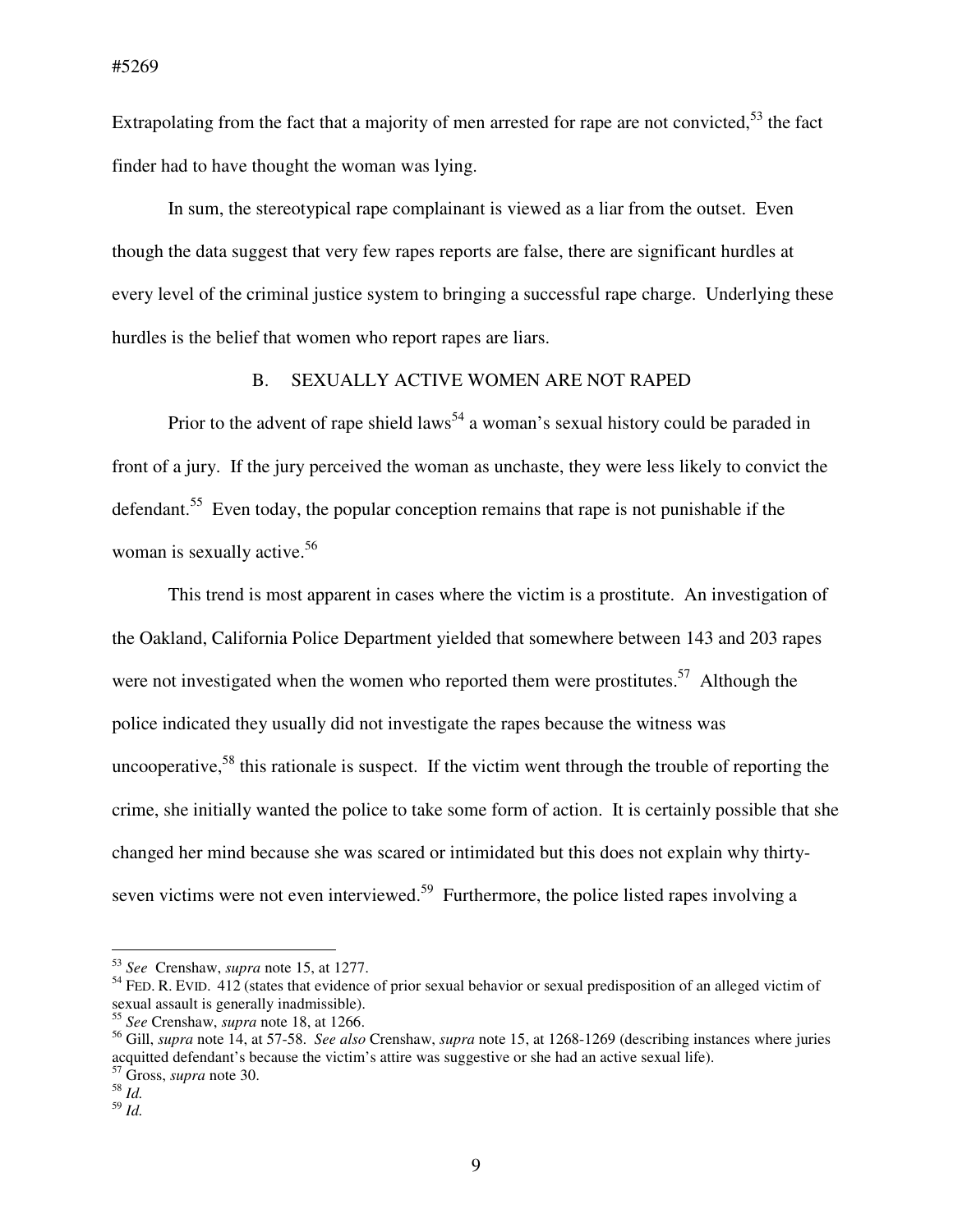prostitute as unfounded, where unfounded meant no rape occurred.<sup>60</sup> The fact the police did not consider the rape to have occurred without any form of investigation further casts doubt on the uncooperative rationale because even if the victim was uncooperative, it would not necessarily warrant the conclusion that the rape did not occur. Thus, the most probable rationale is that the rape reports were considered false *because* the victims were prostitutes.

One explanation for why police and prosecutors do not devote much time to prostitute rape cases is that they are often unsuccessful in court<sup>61</sup> because jurors do not sympathize with the victims.<sup>62</sup> Jurors consider the sexual activity of the victim when deciding their verdict and typically comment, "…she…wasn't a virgin anyway."<sup>63</sup> The implication is that if a woman is not a virgin then she could not have been raped or the rape is not punishable. A system that fails to punish a rapist when his victim is unchaste demonstrates that rape laws do not exist to protect sexually active women.

In summary, the stereotype that sexually active women cannot be raped pervades the criminal justice system. A woman's sexual history dictates whether the police will do even a cursory investigation or whether the jury will convict a man when the woman he raped fails to comport with its image of the true chaste rape victim.

## C. THE VICTIM CONTRIBUTED TO HER ATTACK

A core stereotype women face when bringing a rape charge is the deeply rooted belief that the victim somehow contributed to her attack. $64$  Jurors consider factors such as the circumstances surrounding the attack, the clothing the victim was wearing, and her overall

<sup>60</sup> *Id.* 

<sup>61</sup> *Id.* Gill, *supra* note 14, at 44.

<sup>62</sup> *See Id.* 

<sup>63</sup> Crenshaw, *supra* note 18, at 1279.

<sup>64</sup> McIntosh, *supra* note 16.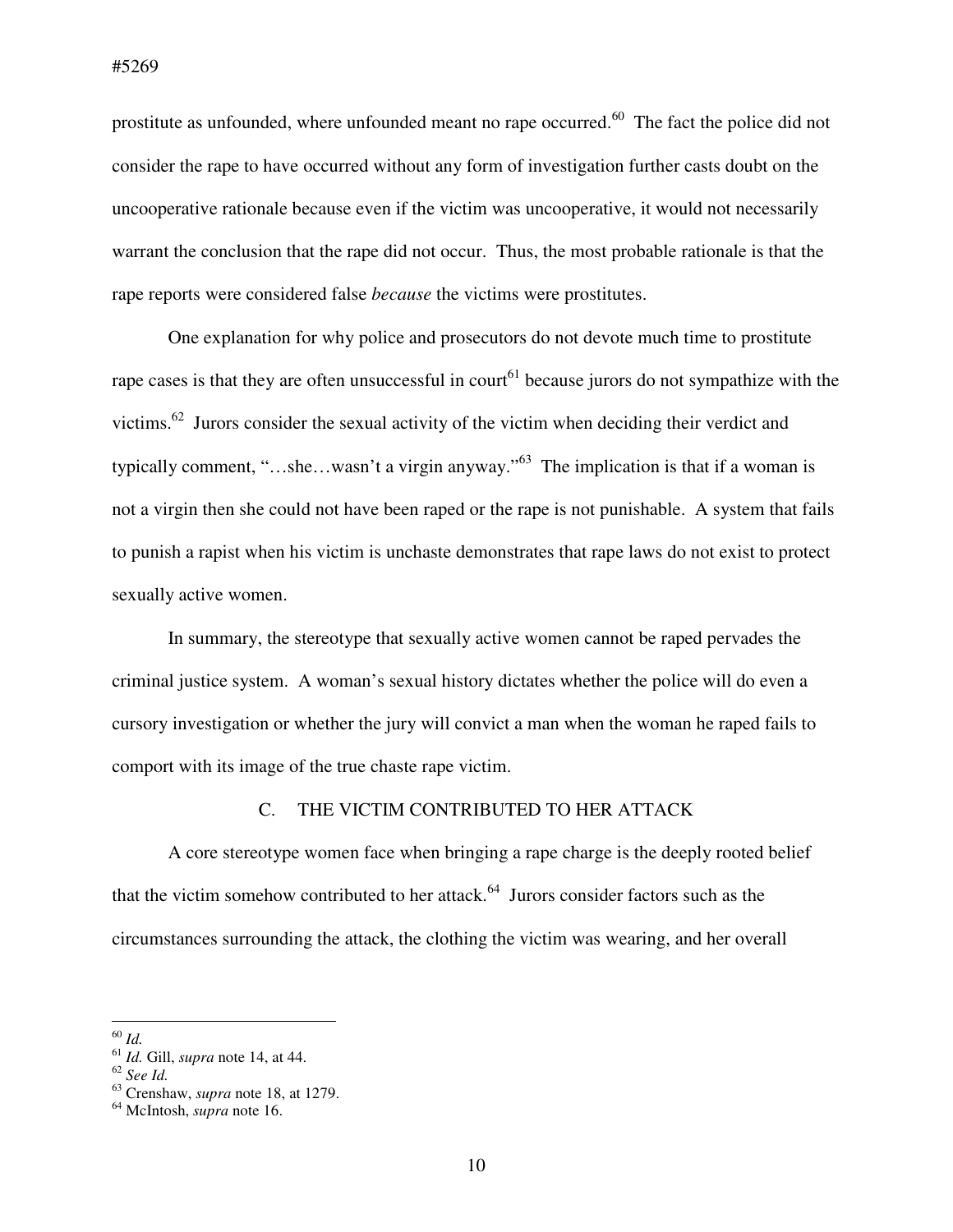appearance.<sup>65</sup> If they perceive she somehow put herself at risk for being attacked, they are less likely believe or be concerned about the rape.<sup>66</sup> As discussed above, if police or district attorneys perceive a jury will not convict, they will not pursue charges against the assailant.

Jurors look for severe physical injuries when determining if a woman was actually raped.<sup>67</sup> If a woman is not half dead or did not put up a "sufficient" amount of resistance, jurors often doubt a rape occurred.<sup>68</sup> Or, what is worse, they believe that the victim welcomed the attack.<sup>69</sup> This is particularly disturbing because studies show that the more resistance a victim presents, the more likely she is to be seriously injured or killed.<sup>70</sup> The power of this stereotype is that the victim, in order to strengthen the criminal case against her attacker, would have choose between survival and securing a conviction. A high price to pay.

Surprisingly, female jurors subscribe to the viewpoint that rape victims contributed to their attack as well as male jurors.<sup>71</sup> They look for the slightest mistake the woman made in order give less credence to her rape claim.<sup>72</sup> It may be that she was walking alone at night or accepted a ride from a stranger, had someone in her apartment late at night, or wore something suggestive.<sup>73</sup> Female jurors find comfort in blaming the victim because it makes them feel they are in control of what happens to them.<sup>74</sup> If they cannot find anything the victim did wrong, anyone can be raped.<sup>75</sup> If anyone can be raped, they could be raped as well.<sup>76</sup> This realization is too unsettling for them so they cling to their belief in this stereotype.

- $\overline{a}$ <sup>65</sup> *See Id.*
- <sup>66</sup> *Id.*
- <sup>67</sup> *Id.*
- <sup>68</sup> *Id.*
- <sup>69</sup> *Id.*  <sup>70</sup> *Id.*
- $171$  *Id.*
- <sup>72</sup> *Id.*
- <sup>73</sup> *See Id.*
- <sup>74</sup> *Id.*   $^{75}$   $\overline{1}d$ .

11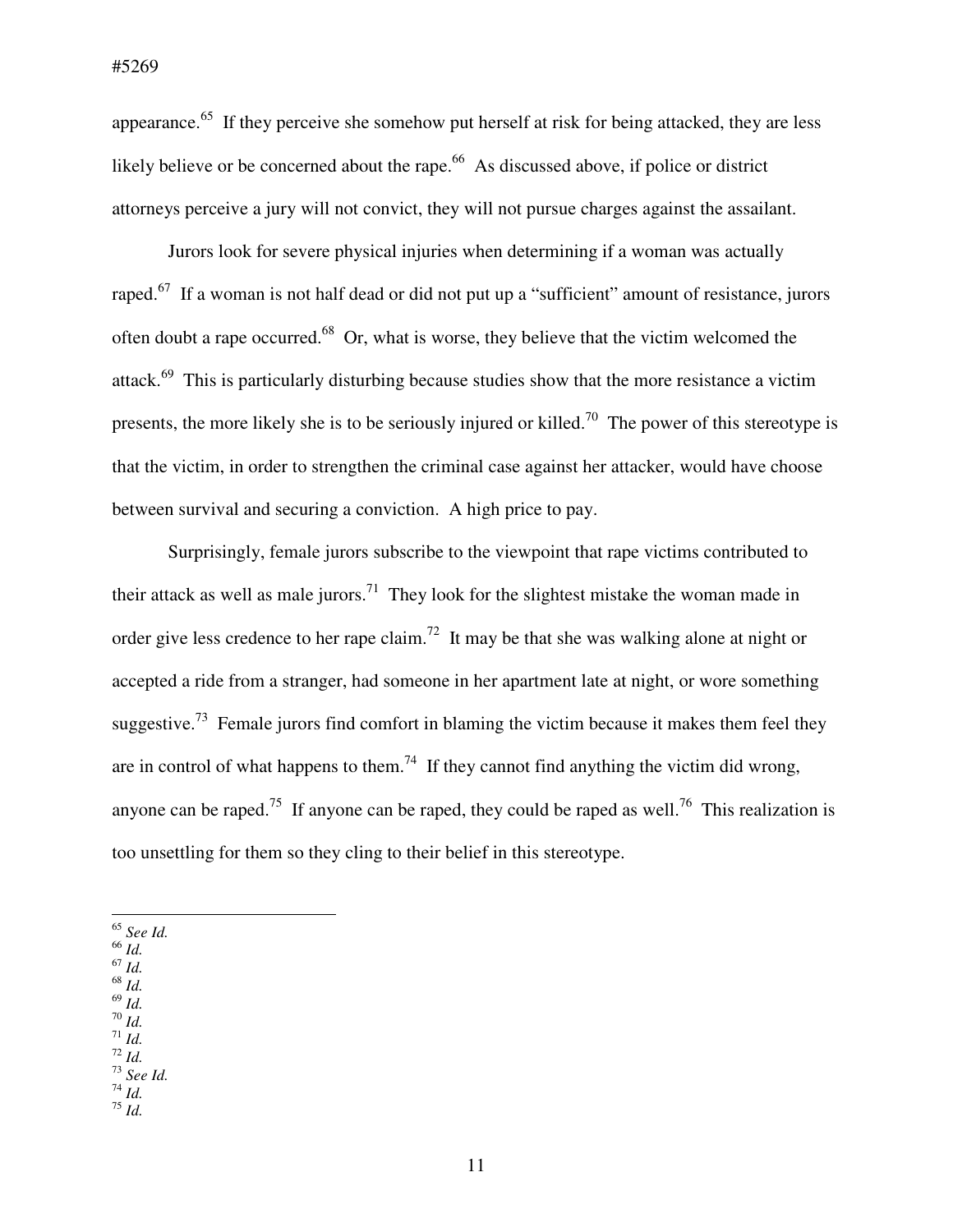To summarize, the belief that the victim somehow brought the attack on herself presents an overwhelming obstacle for women who press charges against their attackers. A claim will typically be unsuccessful if the woman behaved in a way that put her at risk for being attacked. The same is true if she failed to fight the attacker with sufficient gusto or did not sustain injuries serious enough to bolster her rape claim. Female jurors are not exempt from this stereotype. As a result, law enforcement either does not pursue a case or the case results in the attacker's acquittal when a victim's attack does not fit the image this stereotype supports.

In conclusion, gender stereotypes are undoubtedly prevalent in the criminal justice system when it comes to evaluating rape charges. Stereotypes that women are liars, sexually active women are not rape victims, and the victim contributed to her attack make it more difficult for women to secure their rapists' convictions if the scenario falls outside the realm of these deeply embedded beliefs.

### III. THE INTERSECTION BETWEEN RACE AND THE REALITY OF RAPE

There can be no doubt that rape is a concern for all women. For minority women, however, rape has an added dimension. Minority women are at a marked disadvantage when bringing rape claims because the weight of stereotypes disproportionately affects them. Although there is a history of disregarding rapes of minority women,  $77$  many argue that contemporary rape has little to do with race<sup>78</sup> and others simply assume rape affects all women equally.<sup>79</sup> Given that minority women are raped,  $80$  they are given much less media attention than

<sup>76</sup> *Id.* 

<sup>77</sup> Gill, *supra* note 14, at 37.

<sup>78</sup> *See* Daly, *supra* note 10.

<sup>79</sup> Harris, *supra* note 18, at 598.

<sup>80</sup> *Study Finds Correlation Between Rape as Adult and Molestation as Child*, THE BALTIMORE SUN, January 16, 1994 at 20A (reporting that 41.2 percent of black women, 16.7 percent of Latina women, and 15.4 percent of Asian-American women indicated that they had been raped as an adult). Gill, *supra* note 13, at 42 (citing that most rape victims are black, contrary to public perception).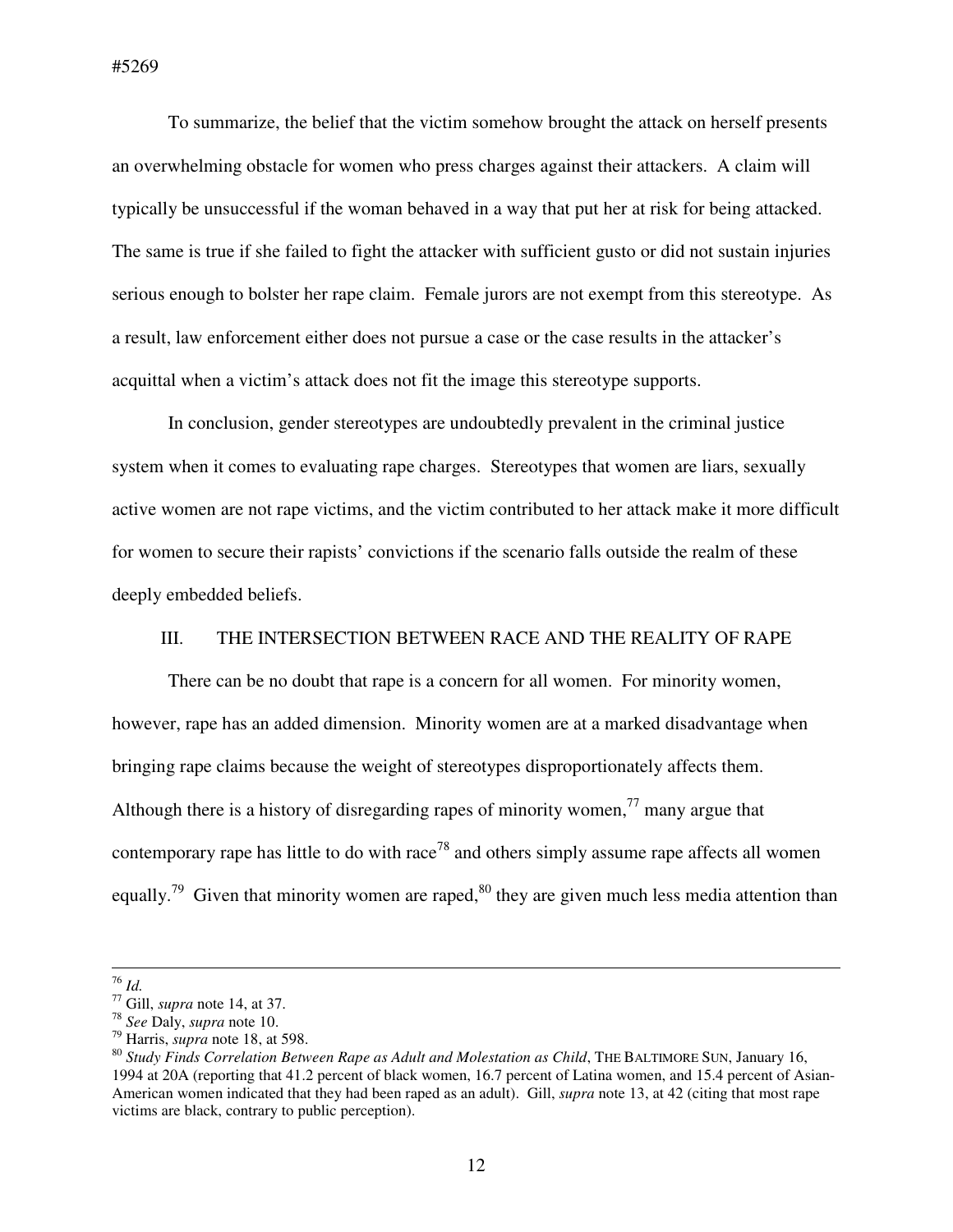similar white rape victims, $81$  and the perpetrator's sentence varies based on the race of the victim,<sup>82</sup> a closer analysis reveals the error inherent in the belief that rape and race are unrelated.

## A. THE HISTORICAL RELATIONSHIP BETWEEN RAPE AND RACE

Various historical institutions have impacted the way rape is viewed when the victim is a minority. Based on these institution's practices, minority women's rape has become acceptable and unpunishable. Thus, these women's rape cries go unheeded.

#### 1. Black Women

The most prominent historical example of the relationship between rape and race in the United States is within in the context of slavery. Under the slavery regime, by law, black women were considered their slave owner's property.<sup>83</sup> Slave owners, as part of their property rights, were free to do with the slaves as they wished.<sup>84</sup> Thus, slaves were routinely and legally raped.<sup>85</sup>

Even when slavery was abolished, rape of black women was still legally sanctioned both in law and in practice.<sup>86</sup> The fact that black people were not considered fully human explains this phenomenon.<sup>87</sup> Since they were not human, they were not considered to have possessed the moral faculties white people possessed.<sup>88</sup> Because they were considered immoral, they were also considered unabashedly promiscuous.<sup>89</sup> A promiscuous, or in other words, unchaste woman cannot be raped under the stereotypical perception discussed above. As a result, both slaves and former slaves could be raped without consequence.

 $\overline{a}$ 

<sup>86</sup> *Id.* 

<sup>81</sup> Egon Mayer, *"Human Beings Can Be Awful Cruel to One Another"; When Rape Makes News*, N.Y. TIMES, June 17, 1989, at 1-22 (arguing that rapes of minority women do not make the news because they happen with "cruel predictability" and thus are not newsworthy).

<sup>&</sup>lt;sup>82</sup> Gill, *supra* note 14, at 41 (citing the average prison sentence given to a man convicted of raping a white woman is ten years, five years for raping a Latina woman, and two years for raping a black woman). <sup>83</sup> *Id.* at 36.

<sup>84</sup> *Id.* 

<sup>85</sup> *Id.* 

 $\frac{1}{87}$  *Id.* 

 $\frac{88}{1}$   $\frac{1}{4}$ 

<sup>89</sup> *See Id.*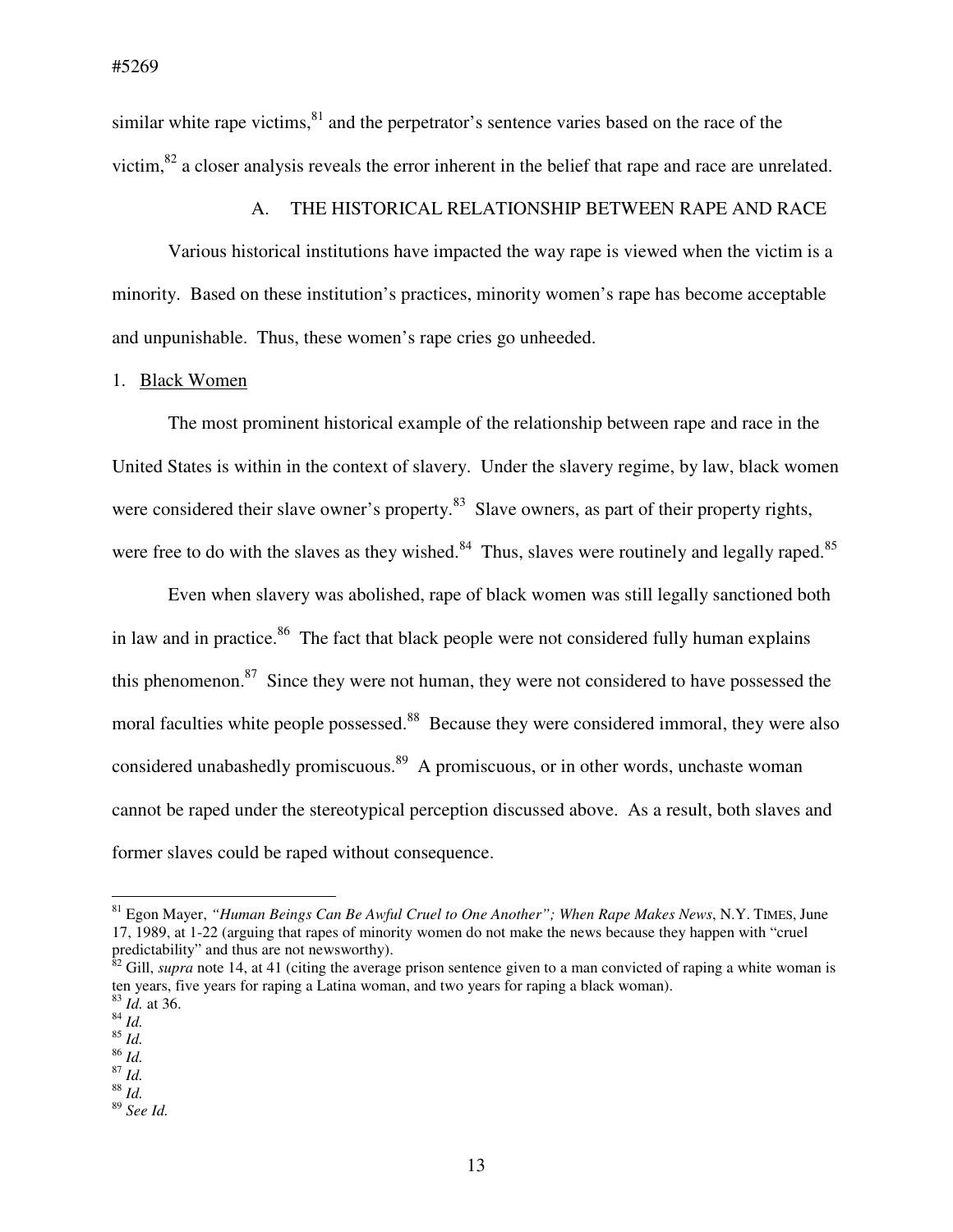## 2. Asian Women

Immigration laws in the 1800s have played a vital role in shaping race and rape stereotypes for Asian women.<sup>90</sup> Exclusionary laws prohibited women from Asian countries from immigrating to the United States. $91$  Once they were lifted, men in the U.S. imported Asian women in groves for both domestic and industrial labor as well as for sex.<sup>92</sup> Treating Asian women like commercial commodities, purchased to serve white men, created an image of Asian women as objects rather than people.<sup>93</sup> As discussed above, objectification dehumanized the women thus making rape more likely. Additionally, the fact that these women were part of the domestic and unskilled labor workforce made them accessible.<sup>94</sup> This combined with the notion that women belonged in the home with their families gave the impression they invited sexual encounters with the men whom they came into contact.<sup>95</sup> Since they had invited the contact, rape reports were not believed.<sup>96</sup> Therefore, Asian women could be raped without consequence.

Military action overseas also shaped rape stereotypes about Asian women.<sup>97</sup> A key element in waging war is to dehumanize the enemy in order to lower the psychological barrier to killing. Once this was accomplished, servicemen stationed in Asian countries routinely raped native women.<sup>98</sup> Servicemen stationed in Asia were also depicted wearing shirts labeling Asian women as "Little Brown Fucking Machines."<sup>99</sup> Since the nation's heroes viewed these practices as acceptable, the rest of the nation followed suit. Therefore, the rape of Asian women was implicitly sanctioned.

<sup>91</sup> *Id.* 

 $\overline{a}$ 

- $^{92}$  *Id.* <sup>93</sup> *Id.*
- <sup>94</sup> Gill, *supra* note 14, at 37.
- <sup>95</sup> *Id.*
- <sup>96</sup> *Id.*

<sup>98</sup> *See Id.* 

<sup>90</sup> Nowrojee, et al., *supra* note 22.

<sup>97</sup> Nowrojee, et al., *supra* note 23.

<sup>99</sup> *Id.*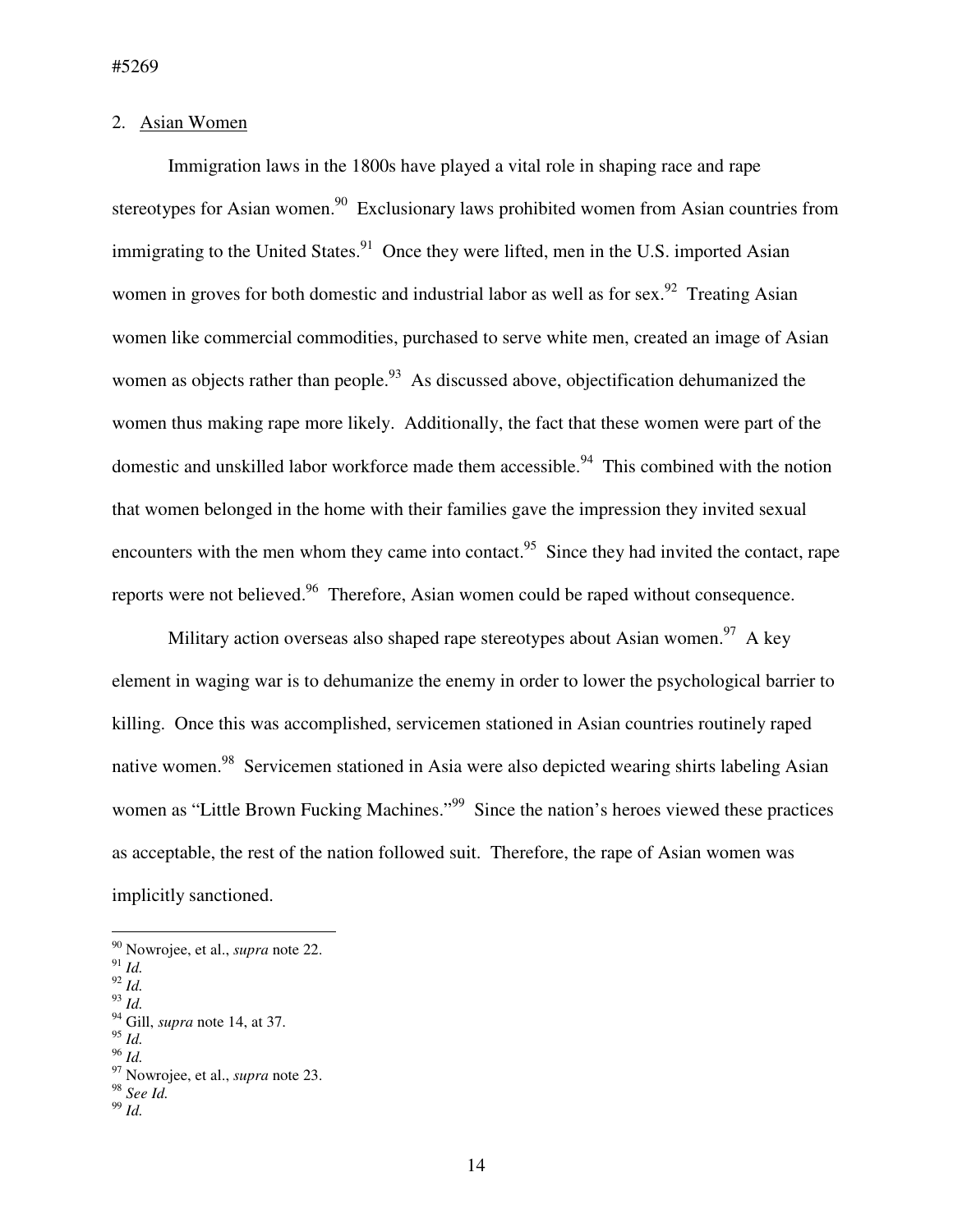#5269

Based common experiences of many Asian prostitutes during wartime came stories like "Miss Saigon." "Miss Saigon" is a Broadway musical about a Vietnamese prostitute who is sold for sex with an American Marine.<sup>100</sup> She falls in love with him, gets pregnant, and kills herself in an attempt to get him to take their child to America.<sup>101</sup> Nonetheless, he leaves and does not look back.<sup>102</sup> This is a "love story."<sup>103</sup> The female is portrayed as having been redeemed when she has the fortune of being used by an American soldier who helps her to find love and meaning in her otherwise pathetic life. To both the soldier and the prostitute, her life is worth nothing except to please him. The effect this and similarly glamorized stereotypical depictions of white American sex with Asian women is to propagate the belief that Asian women exist solely for the pleasure of men, particularly white men. Given this purpose, any pain they suffer when men use them in this context is par for the course. They have not been raped but rather have fulfilled their role. Hence, an Asian woman's rape claim is not viewed as credible.

## 3. Latinas

Like Asian women, Latinas have also faced significant barriers to immigrating to the United States. The southern boarder of the United States is strictly policed to prevent Latin-Americans from crossing. Comparatively, the northern boarder is not as strictly policed. Immigration standards also make it more difficult for Latin-Americans to immigrate to the United States though citizens from other Western nations do not face such obstacles to immigrating.<sup>104</sup> Due to the extreme levels of poverty and oppression present in third world

<sup>100</sup> Holly Hee Won Coughlin, *My Breakup with Miss Saigon*, THE MINNESOTA WOMEN'S PRESS, July 7, 1999, *at* http://www.womenspress.com/newspaper/1999.

 $^{101}$ *Id.* 

<sup>102</sup> *Id.* 

<sup>103</sup> *Id.* 

<sup>104</sup> *Mexican Americans*, MICROSOFT ENCARTA ENCYCLOPEDIA (2001).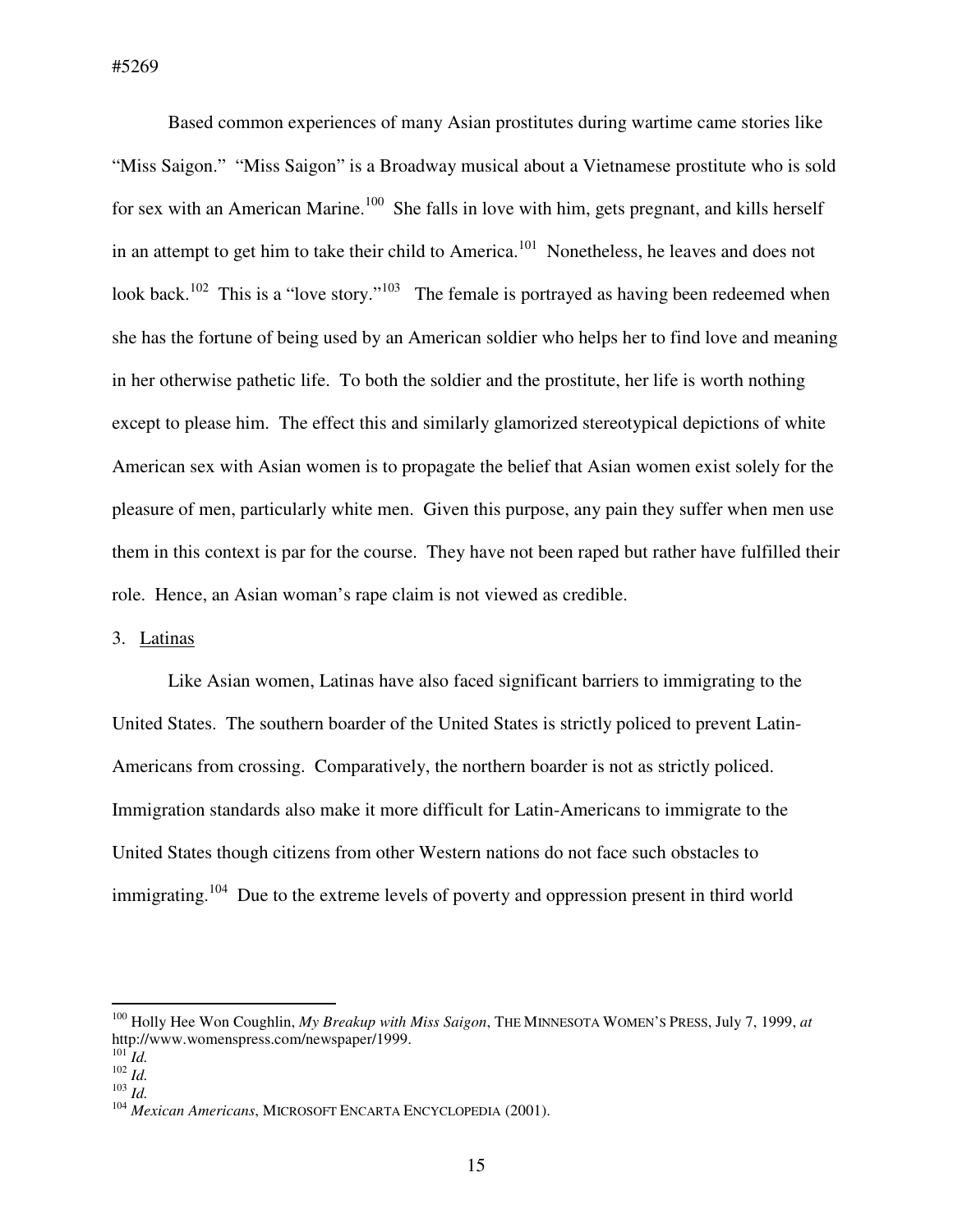Latin-American countries, many Latinas have immigrated to the United States, nonetheless, in search of better opportunities than available in their home nations.<sup>105</sup>

Once they have arrived, however, they are vulnerable to deportation because they lack the requisite documentation to live and work in America.<sup>106</sup> As a result, they are forced to take jobs for low pay and unfair working conditions.<sup>107</sup> For Latinas, this has usually meant working as a domestic laborer of some sort.<sup>108</sup> Since Latinas have had to work in domestic settings, they, like Asian women, were also seen assessable, and therefore promiscuous.<sup>109</sup> Coupled with this was their illegal status. The status has been used as leverage against them for men seeking sexual encounters.<sup>110</sup> These women have thus been forced to either perform sexual acts or be deported.<sup>111</sup> Hence, they had no recourse when they were raped.

 Another effect working as a domestic servant has had on Latinas stereotypes, is by creating the image that Latinas are passive and obedient.<sup>112</sup> Subservience is viewed as consent. As discussed above, consent defeats a rape claim. Thus, rape claims that do get reported are not believed.

The "Zoot Suit Riots"<sup>113</sup> also helped to define stereotypes about Latinas. During the riots, Navy sailors marched through Los Angeles breaking into bars, theaters, and various other

 $\overline{a}$  $^{105}$  *Id.* 

<sup>111</sup> *Id.* 

<sup>&</sup>lt;sup>106</sup> *See Id.* (explaining immigration consequences to illegal entry into the United States).

<sup>107</sup> *Id.*

<sup>108</sup> Gill, *supra* note 14, at 36.

<sup>109</sup> *Id.* 

<sup>110</sup> *Id.* at 43 n.88.

<sup>112</sup> *See* Kristen L. Homquist, *Cultural Defense or False Stereotype? What Happens when Latina Defendants Collide with the Federal Sentencing Guidelines*, 12 BERK W.L.J 45, 46 (1997) (presenting the stereotypes of Latinas as illustrated in the criminal justice system).

<sup>&</sup>lt;sup>113</sup> Riots between Latinos and US sailors that occurred during the first week of June 1943 in Los Angeles, California. During that week, off-duty sailors attacked a group of Mexicans, named "Zoot Suits" due to the prevailing fashion at the time. The soldiers continued on a rampage attacking any and every Latino they could find. Once the victims were beaten, they were stripped of their clothing. Police often accompanied the mob and arrested the beating victims. The sailors were never punished though the Navy finally put an end to the riots by declaring Los Angeles off-limits to military personnel.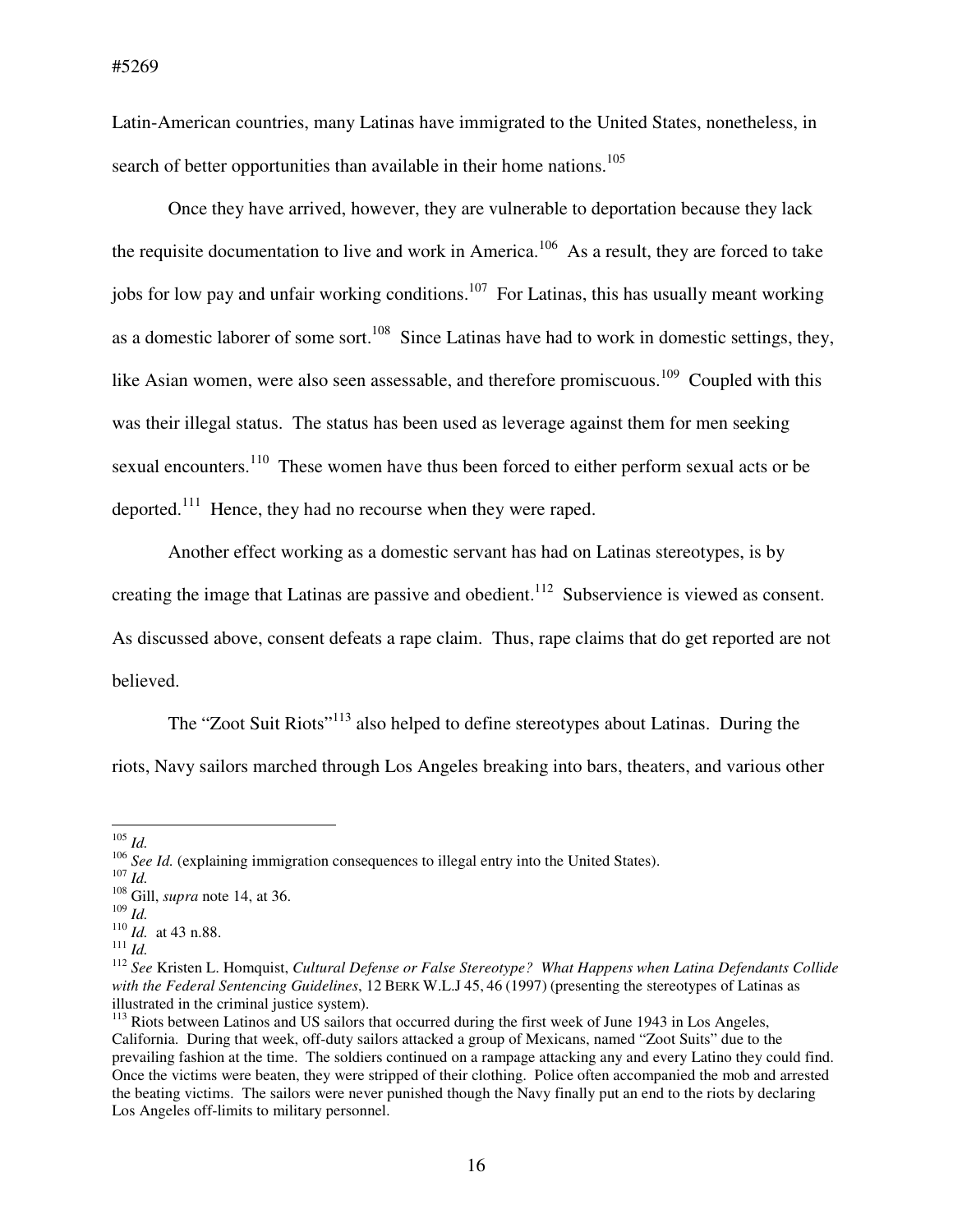establishments and proceeded to attack every Latino in their path.<sup>114</sup> Reportedly, not only did they physically attack the men, but they forced them to watch as they raped the women. Police stood by and never arrested the sailors.<sup>115</sup> Since the sailors out numbered Latinos and had police reinforcement, men were powerless to prevent the women from being raped. Further, since police did not intervene during the rapes, they demonstrated to onlookers, the sailors, and the women themselves that Latinas could legally be raped.

 In sum, historical institutions have left an indelible mark on the images of minority women. Slavery, immigration practices, war, and legally sanctioned riots have created a rape climate for minority women. Often times, minority women's rapes were glorified and celebrated. They were, however, never prosecuted. As a result, history has born and fed the stereotype that these women deserve and welcome sexual attack.

## B. MODERN INTERSECTION OF RACE STEREOTYPES AND RAPE

Many of the stereotypes that existed historically endure today. These beliefs reflect a disregard for minority women's sexual autonomy and a belief that minority women are even more prone to lying than white women. As a result, reports of rapes perpetrated against minority women receive less attention from both the media and the criminal justice system.

#### 1. Devaluation of Minority Women's Sexual Autonomy

Stereotypes about minority women reflect a belief that they are hypersexual. This is particularly damaging because, as discussed above, when a woman is considered sexually active the criminal justice system is less concerned about her sexual autonomy and thus refuses to hold men accountable for raping them.

#### a. Black Women

<sup>114</sup> *Zoot Suit Riots*, SUAVECITO'S, (2004), *at* http://www.suavecito.com/history.htm.  $^{115}$  *Id.*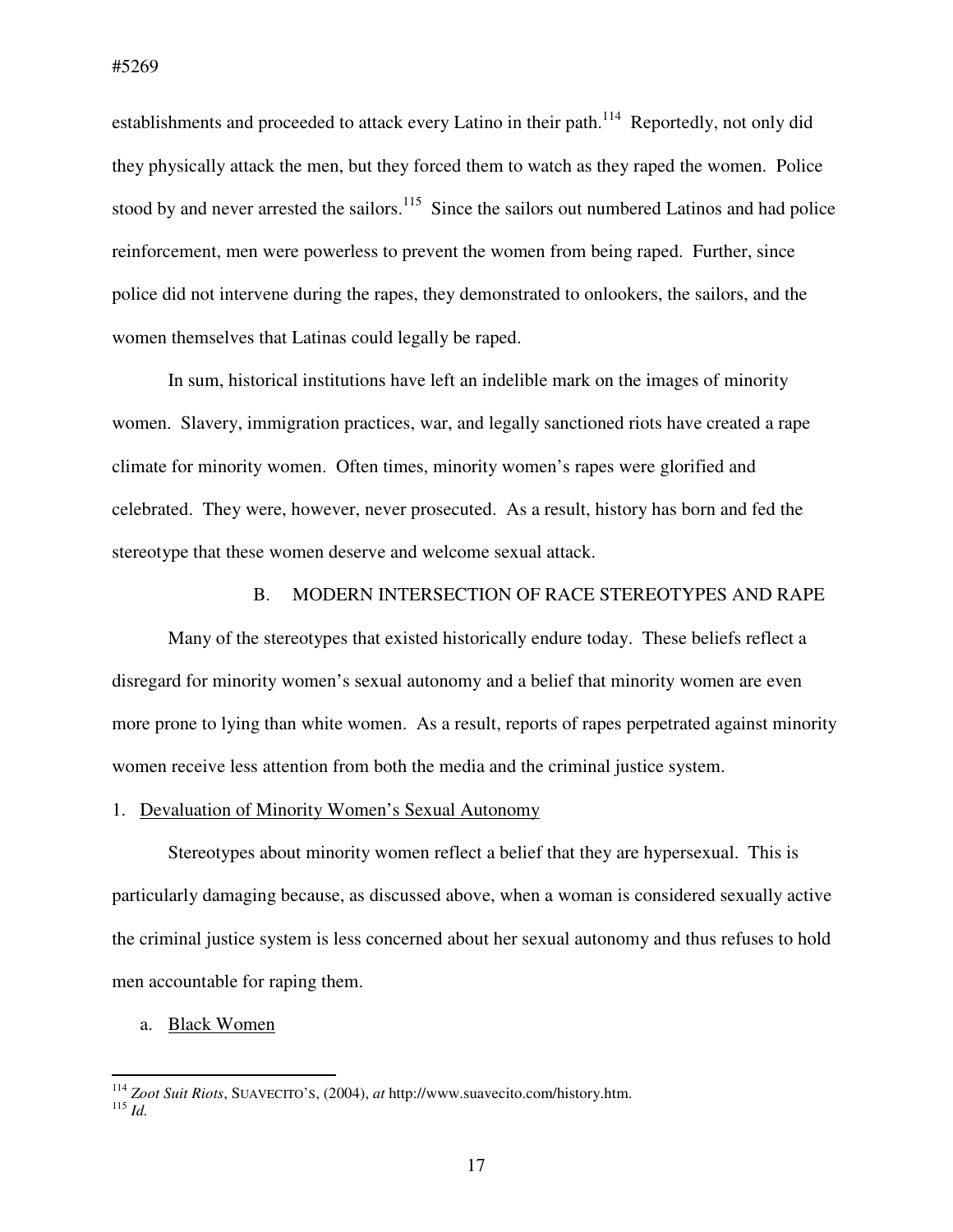The stereotype that black women are (sexually) insatiable<sup>116</sup> taken together with the stereotype that sexually active women are not raped, creates a presumption that black women are not raped. Therefore, when they make rape reports, they are less likely to be believed than white women who file rape reports. $117$ 

This has been directly born out in countless scenarios. One juror in a rape case involving a young black girl successfully argued to other jurors that the defendant should be acquitted because "a girl her age from that kind of neighborhood probably was not a virgin."<sup>118</sup> The stereotypes represented in this statement are two fold. One, by assuming that the girl "probably was not a virgin," the juror is making judgments based on stereotypes related to the girl's racial identity. Although he states it is based on the neighborhood she lived in, given that most neighborhoods are monoracial, neighborhood is an easy proxy for race. Two, the juror determines the value of the case based on whether or not the victim was a virgin because sexually active girls cannot be raped. As a direct result of these beliefs, the perpetrator was acquitted<sup>119</sup> thus demonstrating the power that sexualized race stereotypes have on rape prosecutions.

Perhaps the most chilling example where this stereotype played a critical role is with fifteen year old black teen, Tawana Brawley. Tawana had been missing for four days when she was found barely alive in a vacant lot.<sup>120</sup> Her nose and ears were stuffed with urine soaked cotton, her hair was chopped off, cigarette burns covered over a third of her body, and "KKK" and "Nigger" were carved into her torso.<sup>121</sup> The local assistant district attorney, a highway

<sup>116</sup> MEN CAN STOP RAPE, *supra* note 19.

<sup>117</sup> Gill, *supra* note 14, at 36.

<sup>118</sup> Crenshaw, *supra* note 18, at 1279.

<sup>119</sup> *See Id.* 

<sup>120</sup> Gill, *supra* note 14, at 44.

 $121$  *Id.* at  $44-45$ .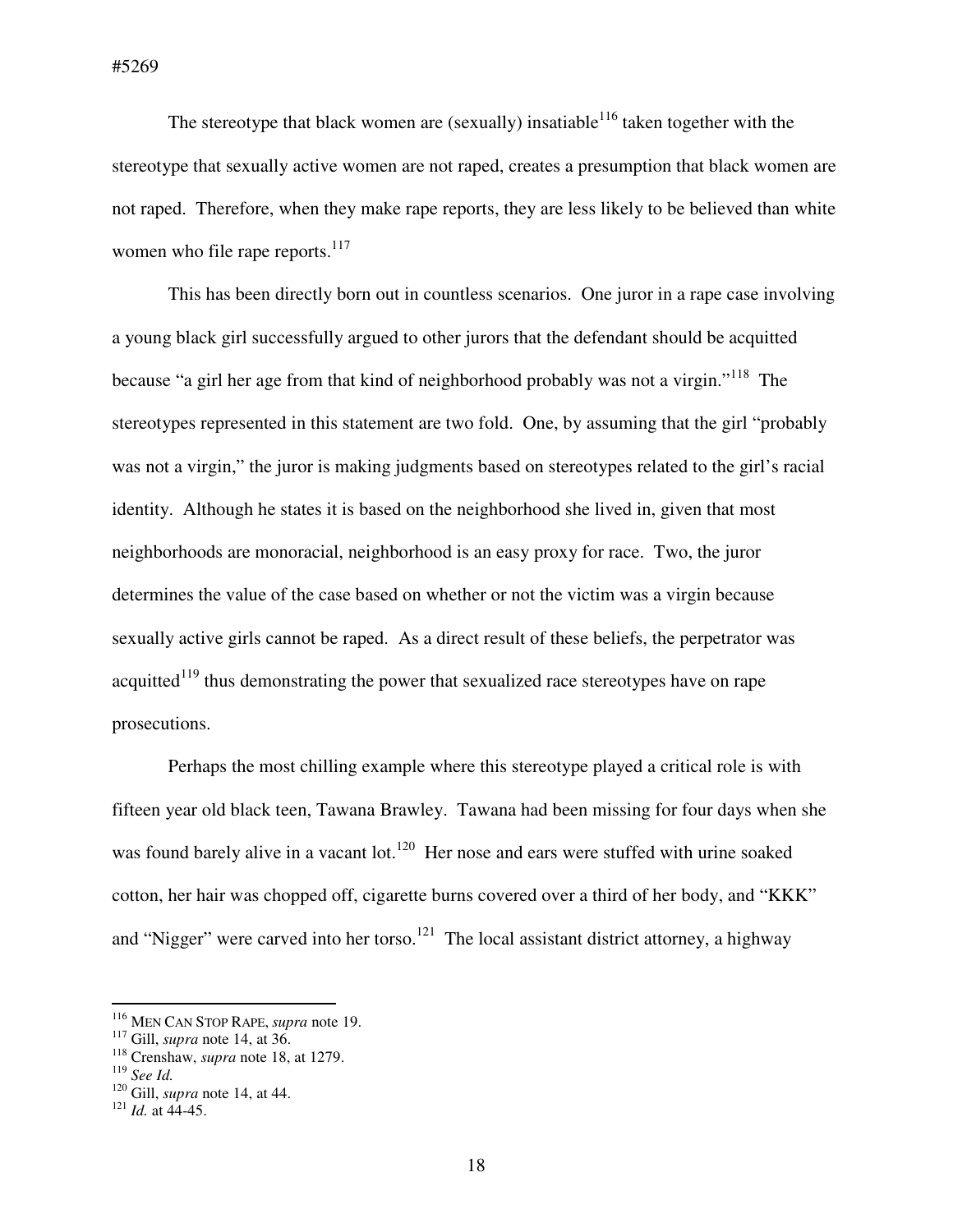patrolman, and a local police officer had brutally and repeatedly raped and sodomized her.<sup>122</sup> The perpetrators were all white.<sup>123</sup> When the story broke, Tawana was vilified as "wild" and less than innocent.<sup>124</sup> Many claimed she was ruining the reputation of upstanding white men in the community.<sup>125</sup> The grand jury thus refused to indict the men on the grounds that they did not believe the rape happened.<sup>126</sup>

Again, this is a case where two damning stereotypes subverted justice. First, characterizations of Tawana as "wild" and "not innocent,"<sup>127</sup> were used to attack her credibility. The implication is that if she was not sexually "innocent" she could not have been raped and thus was lying. This is particularly troubling because the evidence concerning the attack was overwhelming. To be sure, there can be little doubt that the rape occurred because of the nature of the injuries and the fact that the girl was barely alive when she was found. Yet based on ideas about Tawana's sexuality, the grand jury decided not to indict. Second, the comparison to the white perpetrators in such a light that their reputation is more highly valued than Tawana's sexual autonomy illustrates a minority woman's gross devaluation in rape a case.

## b. Asian Women

The entertainment industry couples the stereotype that Asian women are sex toys<sup>128</sup> with the stereotype that women enjoy being raped.<sup>129</sup> Mainstream, PG-13 films such as "The Big Hit" and "The Transporter" depict Asian women as hostages, bound and gagged, in sexually suggestive positions at the hands of white male protagonists.<sup>130</sup> At the climax of these so-called

- <sup>125</sup> *See Id.*   $126$  *Id.*
- <sup>127</sup> *Id.*

 $122$  *Id.* at 45.

<sup>123</sup> *Id.*

<sup>124</sup> *Id.* 

<sup>128</sup> King, *supra* note 22.

<sup>129</sup> Gill, *supra* note 14, at 46.

<sup>130</sup> King, *supra* note 22.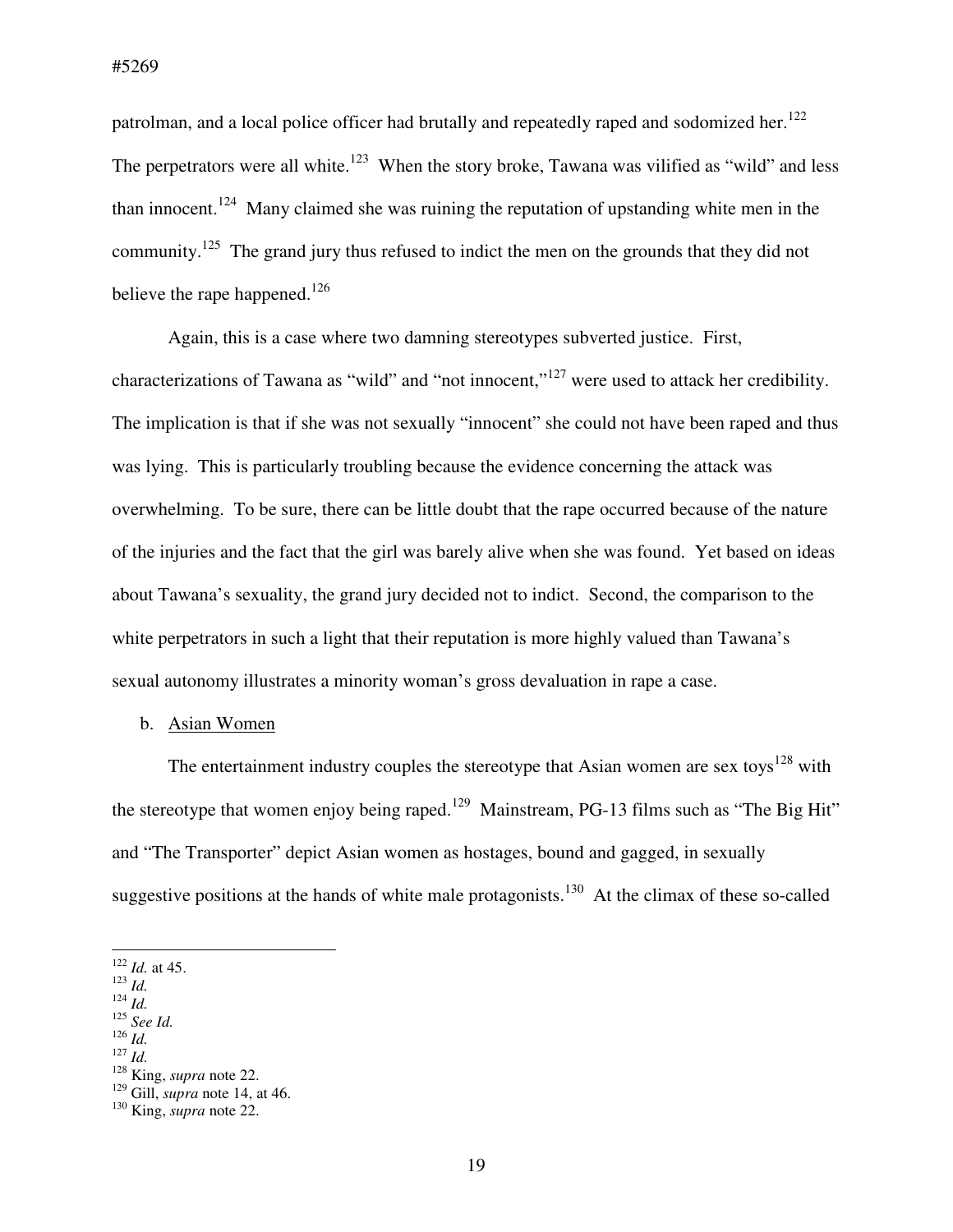"rape culture" films,  $^{131}$  the Asian female character falls in love with and engages in consensual sex with the white male protagonist.<sup>132</sup> These movies feed the stereotype that Asian women cannot be raped because they are sex toys who engage in simulated rape for pleasure.

Moreover, since Asian women are underrepresented in the media, the images that are projected are even more insidious. This is true because many people live and socialize in homogeneous groups whether their larger community is diverse or not. Hence, they do not have a lot of personal experience with people of other races. The information they gather about minority groups comes mainly from television and movies. Since the images of Asian women are so limited and relatively consistent, $133$  many take the media image as accurate of the group as a whole. As a result, the public gains a perception that Asian women cannot be raped because rape is a normal sexual practice they enjoy. Thus, when an Asian woman makes a rape claim, it is not treated seriously.

The collision of rape and race stereotypes is also evident in the news media. Though it is estimated that seventeen percent of Asian-American women have been sexually assaulted at some point in their lives,<sup>134</sup> rarely is an Asian woman's rape covered in the news. Further, the U.S. Department of Justice reports incidents of rape based on race but lumps Asian women in a category labeled "Other" which also includes American Indians, Aleut, and Eskimos.<sup>135</sup> It is therefore difficult to get an accurate picture of the incidence of rape against Asian women specifically. The lack of information about Asian rape victims gives the impression their rape is an aberration and thus not of concern.

<sup>131</sup> *Id.* 

 $^{132}$  *Id.* 

 $133$  In fact, only a handful of Asian actresses circulate around Hollywood such that the same people repeatedly play the same roles. This confuses people even further because they come to believe the character and the actress are one in the same.

<sup>134</sup> Nowrojee, et al., *supra* note 23.

<sup>&</sup>lt;sup>135</sup> Criminal Victimization in the United States, 2002 Statistical Tables, US DEPT OF JUSTICE (2003) at 43a.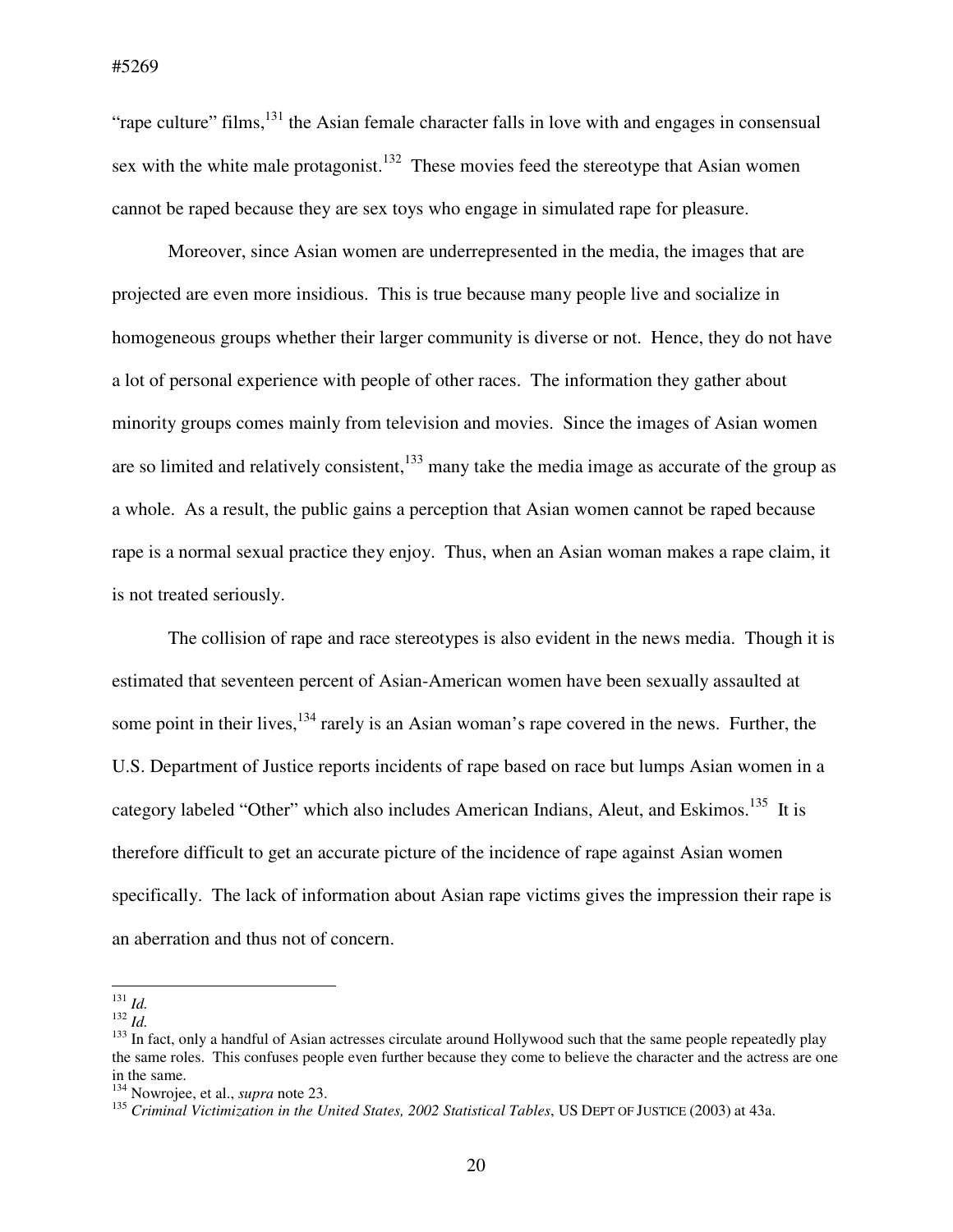c. Latinas

The media image of Latinas falls into two categories. Jennifer Lopez personifies the hypersexual Latina. She wears flashy, revealing clothing or very little clothing at all and excessively publicizes her love life. Rosario from "Will & Grace"<sup>136</sup> personifies the asexual, servile Latina. She is a maid who wears exclusively a gray maid's uniform and speaks with a heavy Spanish accent. Her boss, Karen, orders her around, insults and demeans her for entertainment. Rosario makes snide remarks in return but is generally loyal and does what she is told. She has no love life, rather her life is devoted to serving Karen. The significance of these two images is the compound effect they have on existing rape myths. A hypersexual Jennifer Lopez type is sexually active and sexually active women are not considered rape victims. So, a Latina who fits into this category would have trouble proving she was raped. An asexual, servile Rosario type will have trouble proving her rape claim because dutiful passive women are not considered rape victims either because they are seen as eager to please and obedient.

The stereotype that Latinas are short-tempered<sup>137</sup> together with the stereotype that women lie about being raped in order to get revenge<sup>138</sup> makes it doubly difficult for Latinas to bring a successful rape claim. It is no small leap to conceive of a short-tempered woman also being a vengeful one because people who lose their tempers tend to want to get even. So, if women in general lie about being raped to get revenge, a woman who is short-tempered is considered even more likely to lie in order to get revenge. Thus, a Latina, saddled with the weight of both stereotypes faces an immense challenge when trying to convince law enforcement that she was raped.

 $136$  "Will & Grace" is a sitcom that airs Thursday nights on NBC.

<sup>137</sup> MEN CAN STOP RAPE, *supra* note 19.

<sup>138</sup> Gill, *supra* note 14, at 46.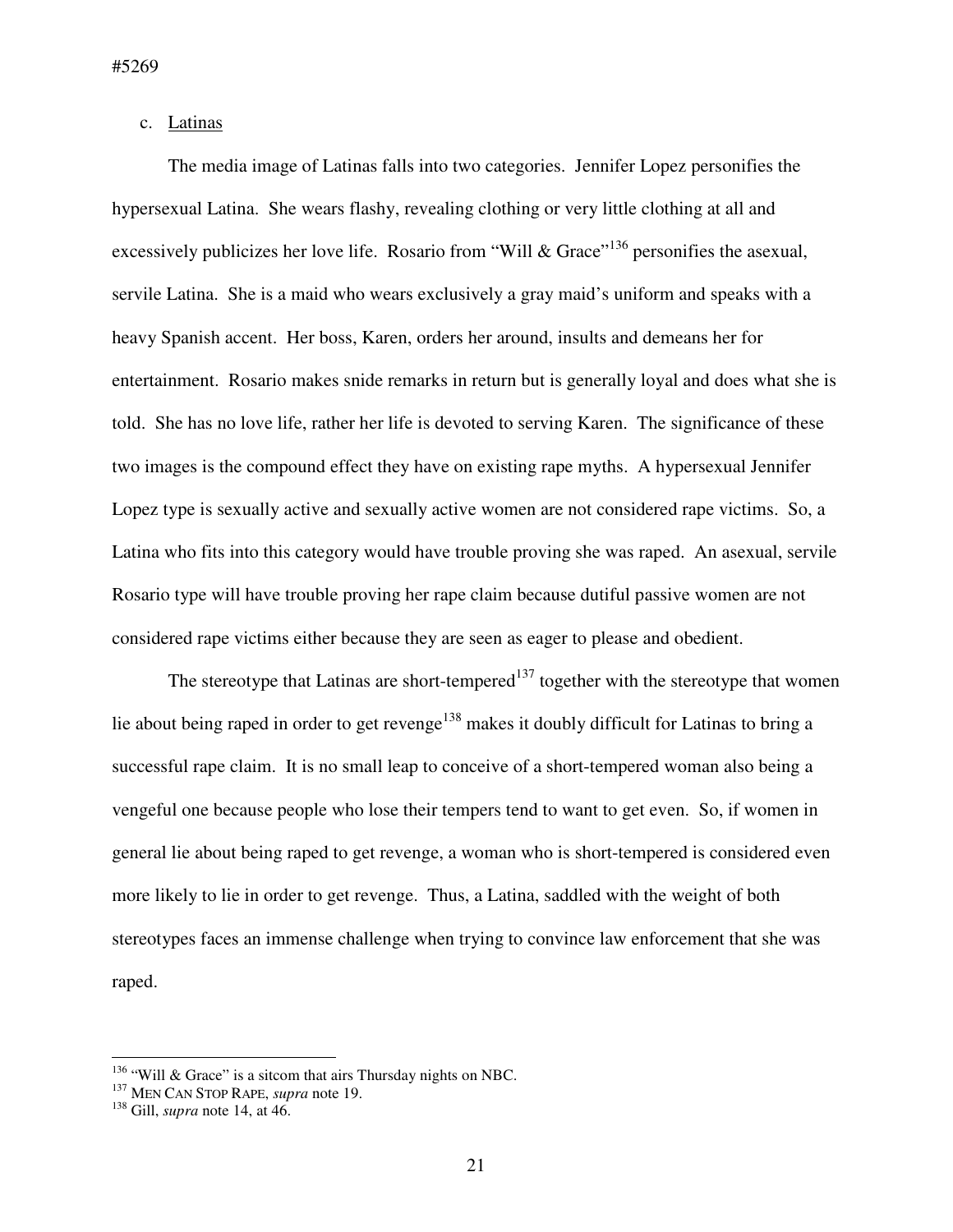Like Asian women, Latinas are largely ignored in the discourse since race is too often seen as a "black and white" issue. As a result, there has been very little media coverage or academic discussion on rape's impact on Latinas specifically. Furthermore, the Department of Justice rape statistics do not have a separate category for statistics about Latina rape.<sup>139</sup> There are, however, statistics published about black and white rape victims.<sup>140</sup> The effect of the lack of attention given to rape occurrences where the victim is Latina is that it is not viewed as a concern or something that happens with any degree of frequency. Since it is not seen as common, it is that much more difficult for these women to get justice for the crime that has been perpetrated against them. This evident from the fact that the average sentence for those who are convicted of raping a Latina is five years compared to the average sentence for someone convicted of raping a white woman which is ten years. $141$  Therefore, it is clear that society does not value these women's sexual autonomy.

### d. Minority Women in General

 The Oakland prostitute example is illustrative of how minority rape victims' sexual autonomy is undervalued. The police department readily dismissed rape reports involving prostitutes with little or no investigation.<sup>142</sup> The vast majority of these women were minorities.<sup>143</sup> These women fit neatly into the stereotype of being hypersexual because their profession involves having sex for money. As a result, the police decided that they could not have been raped and even if they had been, their sexual autonomy was not worth protecting.

<sup>139</sup> *See* U.S. DEPT OF JUSTICE, *supra* note 130, at 42.

<sup>140</sup> *Id.* 

<sup>141</sup> Gill, *supra* note 14, at 41.

<sup>142</sup> Gross, *supra* note 30.

<sup>143</sup> *Id.*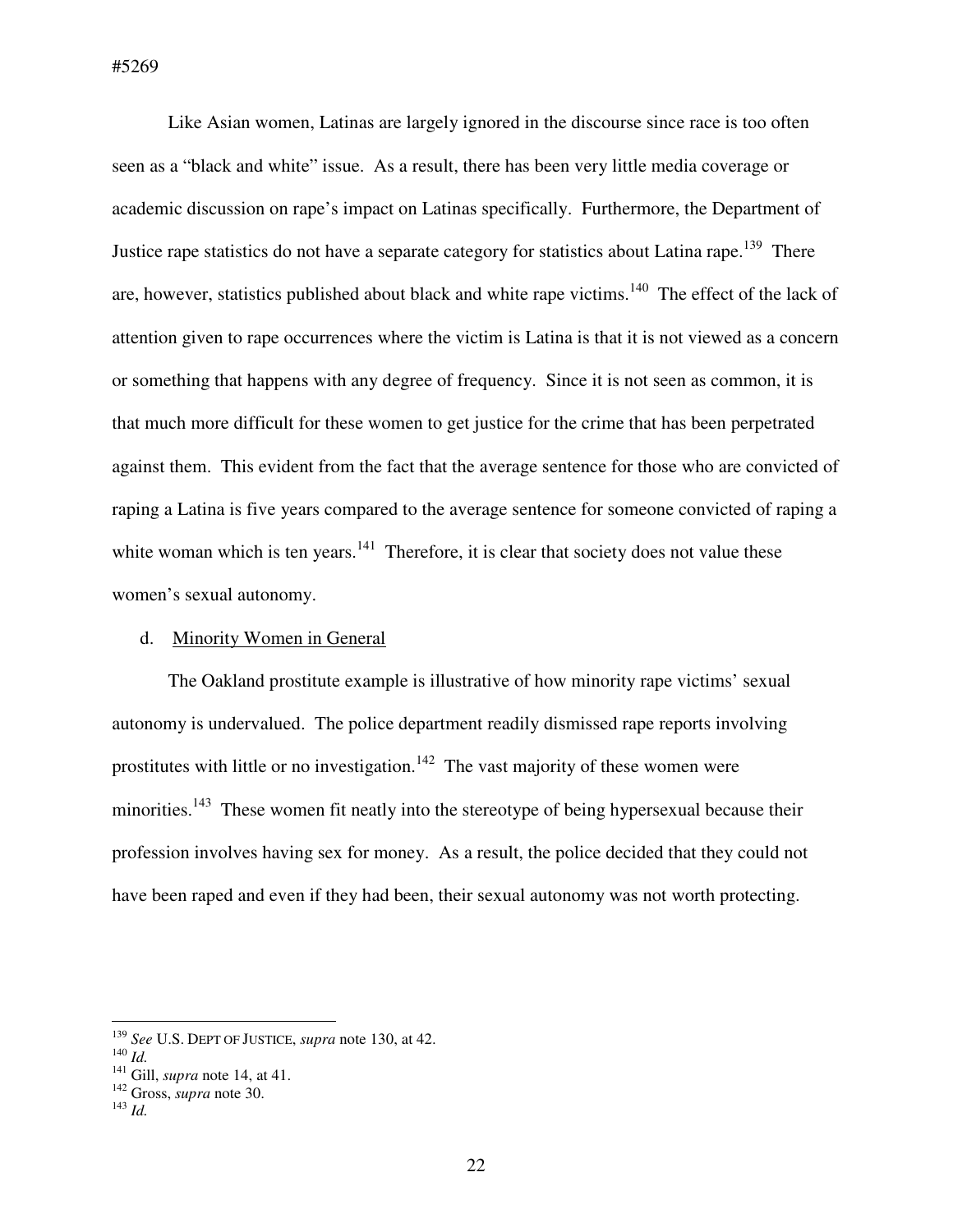What is more, the belief that "most rape involves a black man violating a white women<sup>"144</sup> is particularly damning when a minority woman reports a rape. This stereotype leads police, jurors, and the media to turn a blind eye to rape reports by minority women. If they believe that rape only has to do with white women, when minority women report rape they are less likely to see the report as valid or important. The repercussions are apparent in a Michigan judge's comment in which he said one of two cases where he would authorize an underage abortion without parental consent is when a white girl is raped by a black man.<sup>145</sup> The fact that he distinguished between rape in this context and rape in general shows his primary concern is not for minority rape victims but simply white women raped by black men. The disregard for minority rape victims is at least partially be attributed to this belief.

 To summarize, minority women's image as overtly sexual and/or servile has disastrous consequences for rape victims. Since minority women are prejudged as promiscuous and since promiscuous women are considered liars, their experiences are not labeled rape. In addition, since rape is seen as an issue primarily of concern for white women, minority women's sexual autonomy is disregarded and devalued.

#### 2. Comparative Analysis: Brawley vs. Central Park Jogger

Tawana Brawley's attack and rape and the Central Park Jogger's attack and rape demonstrate the dramatic impact stereotypes have on how relatively similar attacks can be viewed drastically different based on the victim's race. Though the two women were attacked under relatively similar circumstances, both in New York within less than two years of each other, and each had horrific injuries, the Central Park Jogger, a white woman, was treated completely different than Tawana Brawley, a black teen. The disparity in the way their

<sup>&</sup>lt;sup>144</sup> MEN CAN STOP RAPE, *supra* note 19. It is important to note that most rape is intraracial.

<sup>145</sup> Wilkerson, *supra* note 11.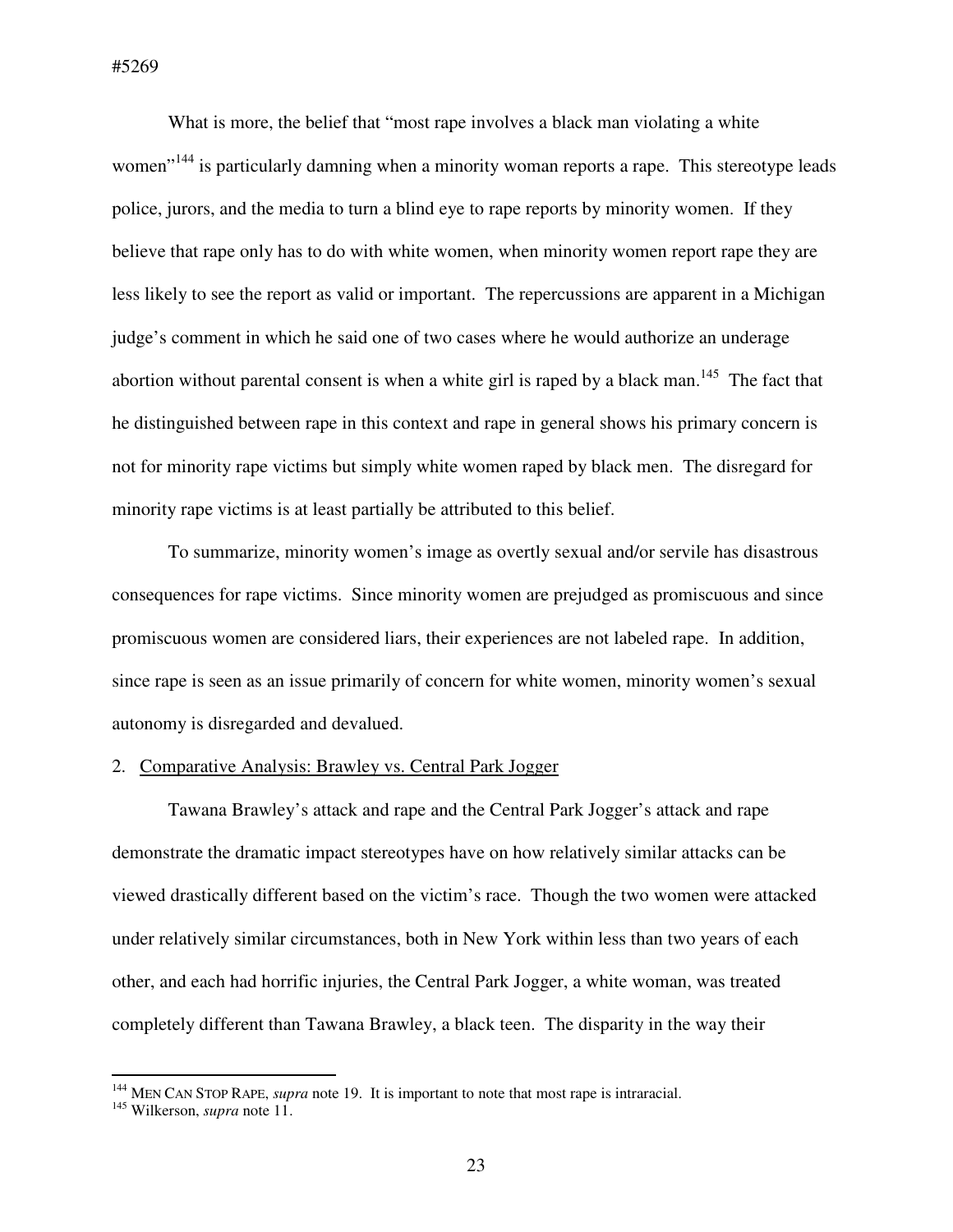respective attacks were treated was so pronounced that the courts and media ultimately determined Tawana fabricated her entire attack while no one so much as implied anything of the sort with respect to the Central Park Jogger.

In April 1989, a twenty-nine year old white investment banker was brutally beaten and raped while jogging in Central Park.<sup>146</sup> She was found early the following morning barely alive with her hands tied in front of her face, in a pool of blood.<sup>147</sup> Shortly thereafter, a group of black teenage boys were arrested for the attack.<sup>148</sup> The attack received unprecedented media attention<sup>149</sup> that continues today.<sup>150</sup> There was no doubt the attack was heinous.

Less than two years earlier, in Wappingers Falls, New York, black teen Tawana Brawley, was walking home from a bus stop when some white police officers and an assistant district attorney kidnapped her, held her captive for four days and raped her.<sup>151</sup> As mentioned above, she was found barely alive in a plastic bag, with dog feces smeared over her body, and the words "KKK" and "Nigger" etched into her torso.<sup>152</sup> Though she identified the perpetrators, no one was ever arrested for the attack.<sup>153</sup> In fact, a grand jury concluded Tawana fabricated the entire the attack.<sup>154</sup> Like the Central Park Jogger case, this too received unprecedented media attention but all critical of the victim.

<sup>146</sup> Craig Wolff, *Youths Rape and Beat Central Park Jogger*, N.Y. TIMES, Apr. 21, 1989, at B1.

<sup>147</sup> *Id.*  <sup>148</sup> *See Id.* 

<sup>149</sup> *See* Crenshaw, *supra* note 18, at 1268 (Donald Trump took out a newspaper ad in reaction to the attack calling for a re-instatement of the death penalty as well as countless television reports and newspaper articles culminating in her first television interview on Dateline NBC in 2003).

<sup>&</sup>lt;sup>150</sup> The victim made her first television interview on Dateline NBC in April 2003.

<sup>151</sup> Gill, *supra* note 14, at 44.

<sup>152</sup> *Id.* 

<sup>153</sup> *"We the Grand Jury": Text of Its Conclusions in the Tawana Brawley Case*, N.Y. TIMES, October 7, 1988, at B4 [hereinafter WE, THE GRAND JURY].

 $^{154}$  *Id.*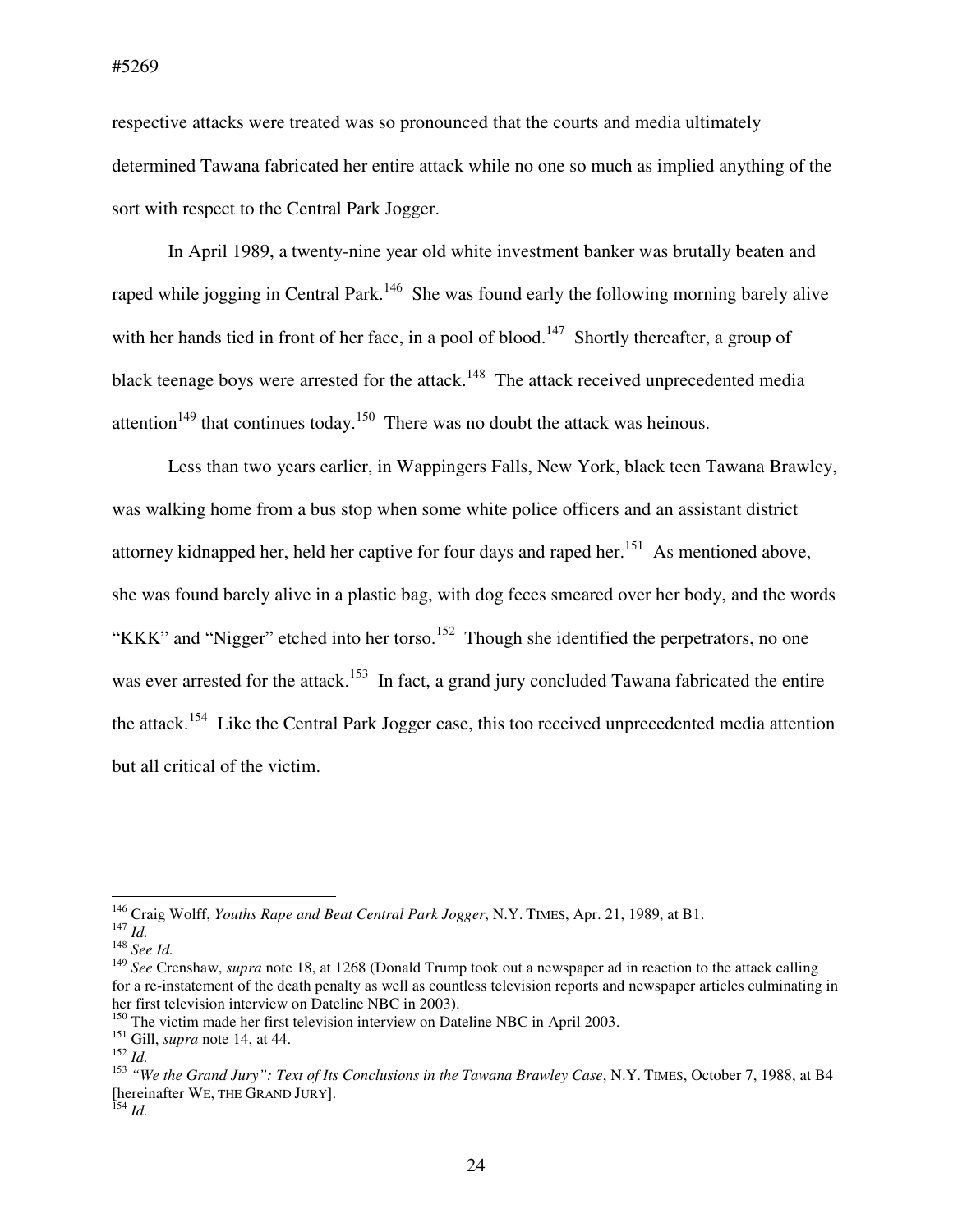The circumstances surrounding both attacks are not that different. Both were out at night,<sup>155</sup> both were alone.<sup>156</sup> Both were interracial attacks.<sup>157</sup> Both were found outdoors, quivering, in shock and unable to speak.<sup>158</sup> Neither remembered much about the attack when they regained consciousness.<sup>159</sup>

Given these remarkable similarities, the two women were treated very differently upon discovery. Upon finding the Central Park Jogger, a concerned citizen attempted to help her.<sup>160</sup> Medical personnel arrived, quickly concluded she was beaten, raped and was suffering from shock.<sup>161</sup> Unable to ascertain her true name, hospital and police personnel nicknamed her the Central Park Jogger.<sup>162</sup> Even though her identity was subsequently determined, the nickname endured to protect her privacy.<sup>163</sup> In contrast, no one approached Tawana when they observed her in a plastic bag in a lot outside an apartment complex. Instead, a neighbor called police after he observed Tawana behaving "very strange."<sup>164</sup> When medical personnel arrived, they found Tawana and physically attempted to open her eyes.<sup>165</sup> After she resisted, they callously told her, "I know you can hear me so open your eyes."<sup>166</sup> Even though Tawana was a minor, there was no affectionate, catchy nickname, rather the media widely reported her true name. The disparate treatment they received notwithstanding similar circumstances surrounding their discovery

 $\overline{a}$ 

<sup>159</sup> *Id.* 

<sup>155</sup> *Brawley Case: Stubborn Puzzle, Silent Victim*, N.Y. TIMES, February 29, 1988, at A1 [hereinafter STUBBORN PUZZLE]. Wolff, *supra* note 140.

<sup>156</sup> *Id.* 

<sup>&</sup>lt;sup>157</sup> Gill, *supra* note 14, at 44. Wolff, *supra* note 140. It was later determined the perpetrator in the Central Park Jogger case was not black.

<sup>158</sup> STUBBORN PUZZLE, *supra* note 155. *Dateline* (NBC television broadcast, Apr. 2003).

<sup>&</sup>lt;sup>160</sup> Dateline (NBC television broadcast, Apr. 2003).

 $^{161}\,$   $ld.$ 

<sup>162</sup> *Id.* 

<sup>163</sup> *Id.* 

<sup>164</sup> STUBBORN PUZZLE, *supra* note 155.

<sup>&</sup>lt;sup>165</sup> WE, THE GRAND JURY, *supra* note 153.

<sup>166</sup> *Id.*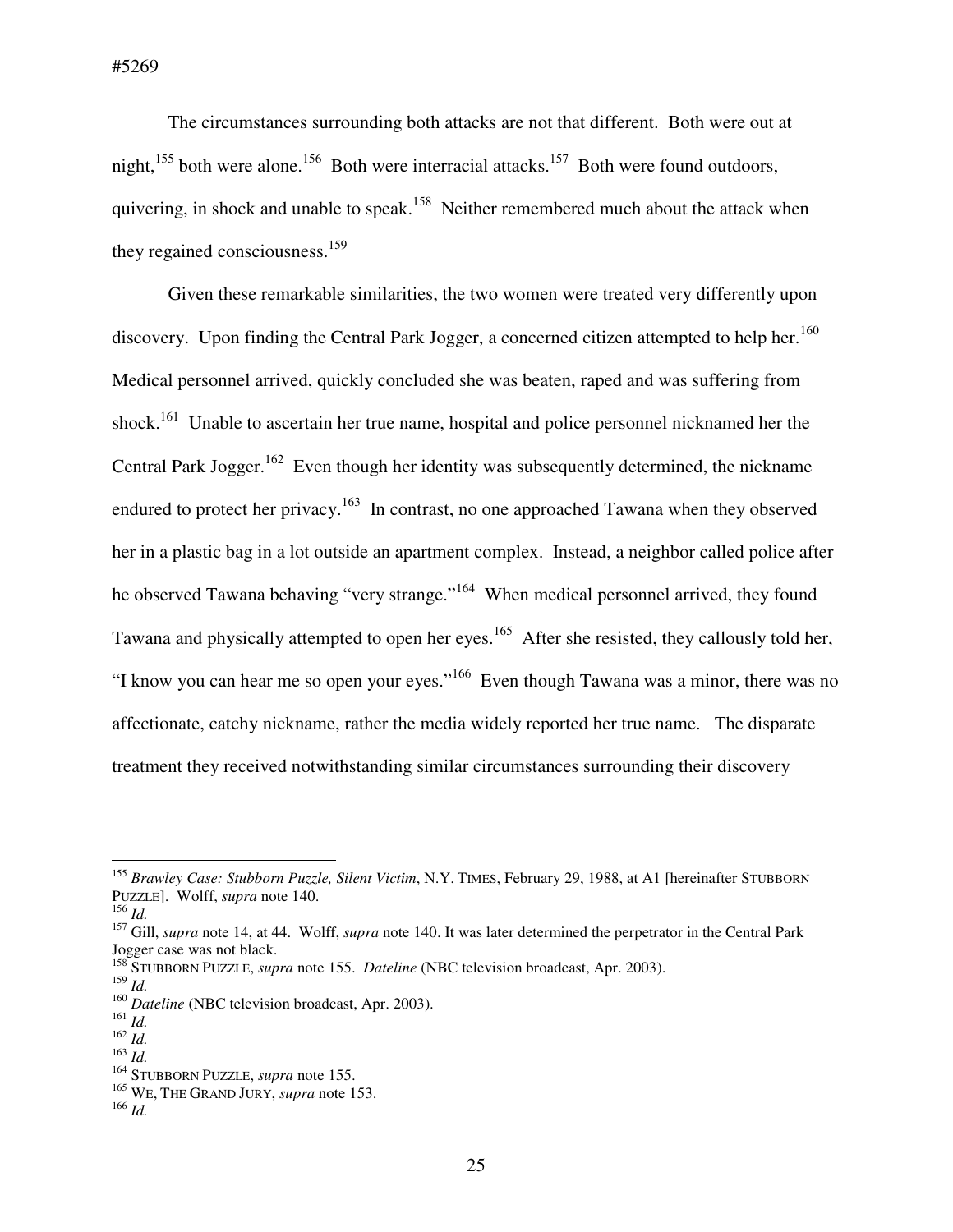makes it evident the Central Park Jogger was considered a victim from the outset whereas Tawana was presumed a liar.

Both Tawana's and the Central Park Jogger's injuries were severe and shocking yet not one person cast doubt on the Central Park Jogger's attack though Tawana was swimming in doubt. To start, both were found in a semi-conscious state and barely alive.<sup>167</sup> The Central Park Jogger had serious head injuries that doctors did not expect her to recover from. She was unable to walk for weeks.<sup>168</sup> Tawana had also been beaten. Racial slurs where carved into her torso using a razorblade, urine soaked cotton was stuffed into her ears and nose, cigarette burns covered her body,<sup>169</sup> and she was unable to walk for weeks after the attack.<sup>170</sup> The Central Park Jogger is still unable to remember any of the attack.<sup>171</sup> Tawana is unable to remember any details after she was initially taken to a wooded area on the day she was kidnapped.<sup>172</sup>

Once again, though the injuries bore significant similarities, the fact that the Central Park Jogger was unable to remember the attack at all was never considered suspicious. Instead her amnesia was attributed trauma.<sup>173</sup> On the other hand, Tawana was frequently described as "uncooperative" for her inability to recall details of the attack.<sup>174</sup> Ultimately, the public<sup>175</sup> and the grand jury<sup>176</sup> used her memory gaps as reason to conclude she was lying about the entire ordeal. Some were even emphatic that she was lying as in the following quote: "It seemed obvious, long before a grand jury said so, that there was no substance to Tawana Brawley's story

<sup>167</sup> Gill, *supra* note 14, at 44. *Dateline*, *supra* note 160.

<sup>168</sup> *Dateline*, *supra* note 160.

<sup>169</sup> Gill, *supra* note 14, at 44-45.

<sup>&</sup>lt;sup>170</sup> WE, THE GRAND JURY, *supra* note 153.

<sup>171</sup> *Dateline*, *supra* note 160.

<sup>172</sup> STUBBORN PUZZLE, *supra* note 155.

<sup>173</sup> *Dateline*, *supra* note 160.

<sup>174</sup> STUBBORN PUZZLE, *supra* note 155.

<sup>175</sup> Robert D. McFadden, *Brawley Case: Public's Conflicting Views*, N.Y. TIMES, at Sect. 1 p. 1. *The Brawley Case and New Yorkers' Conflicting Perceptions*, N.Y. TIMES, at Sect. 1 p. 32. Charles Law McCabe, *Brawley Aftermath: Less Black Justice*, at A26. Don Wycliff, *Blacks and Tawana Brawley*, N.Y. TIMES, at A26.

<sup>&</sup>lt;sup>176</sup> WE, THE GRAND JURY, *supra* note 153.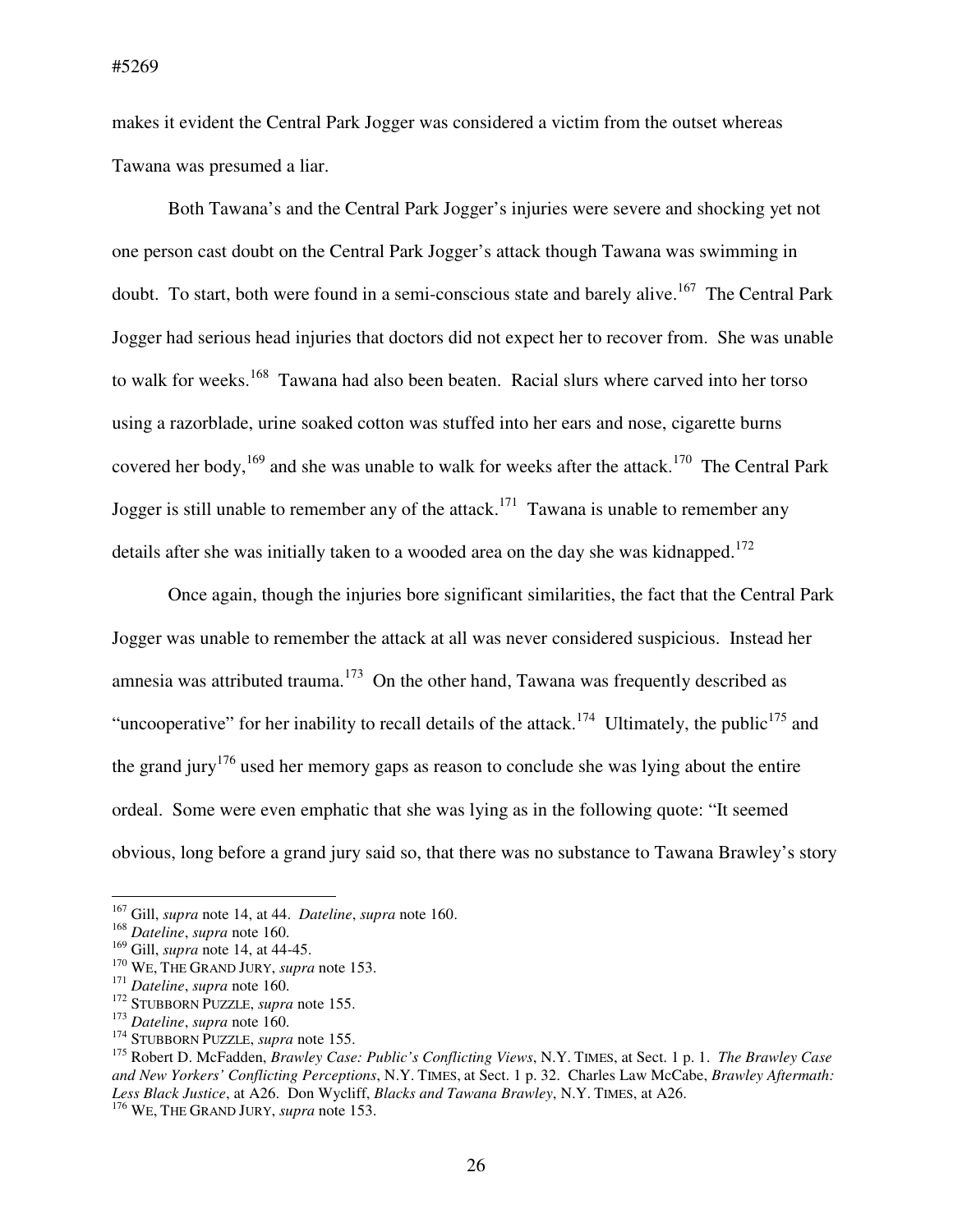of gang rape by white law enforcement officers."<sup>177</sup> This individual further stated, "…to focus on the facts of the Brawley case is to see the trees and miss the forest."<sup>178</sup> There is, however, nothing obviously concocted about the facts in Tawana's case. To overlook the facts, as he suggests, is to be willfully blind to the truth that negative stereotypes are the only reason why such compelling and disturbing facts are looked upon as a black teenage girl's sick fantasy. The public's and the criminal justice system's extreme disbelief in the Tawana Brawley case as compared to the Central Park Jogger case is attributable solely to the difference in the race of the victims and the stereotypes that accompany that racial difference.

Another area of comparison is the investigation and prosecution in the Central Park Jogger case as compared to the Tawana Brawley case. In the Central Park Jogger case, law enforcement did everything possible to investigate and prosecute suspects in the attack. It was quite the opposite in Tawana's case. To begin with, investigation in the Central Park Jogger case was swift. Police identified a group of black teens, brought them into the station, and interrogated them until they confessed.<sup>179</sup> Based solely on their confessions, they were then charged, convicted, and imprisoned.<sup>180</sup>

In contrast, when Tawana's aunt and mother went to the police station to report her missing, the police stonewalled them.<sup>181</sup> Police told them to bring back Tawana's picture, then told them to go to another police department, then sent them back to the original department before finally the police filed a report the on day Tawana was found.<sup>182</sup> The police, however, did

<sup>&</sup>lt;sup>177</sup> Don Wycliff, *supra* note 168.

 $178$  *Id.* 

<sup>179</sup> *Dateline*, *supra* note 160.

<sup>&</sup>lt;sup>180</sup> *Id.* Though the Central Park Jogger did testify at the hearings, she was unable to relate details or identify the defendants because she had no recollection of the attack. The convicted teens, however, were later exonerated when DNA and a confession proved someone else committed the rape.

<sup>181</sup> *See* STUBBORN PUZZLE, *supra* note 155.

<sup>182</sup> *Id.*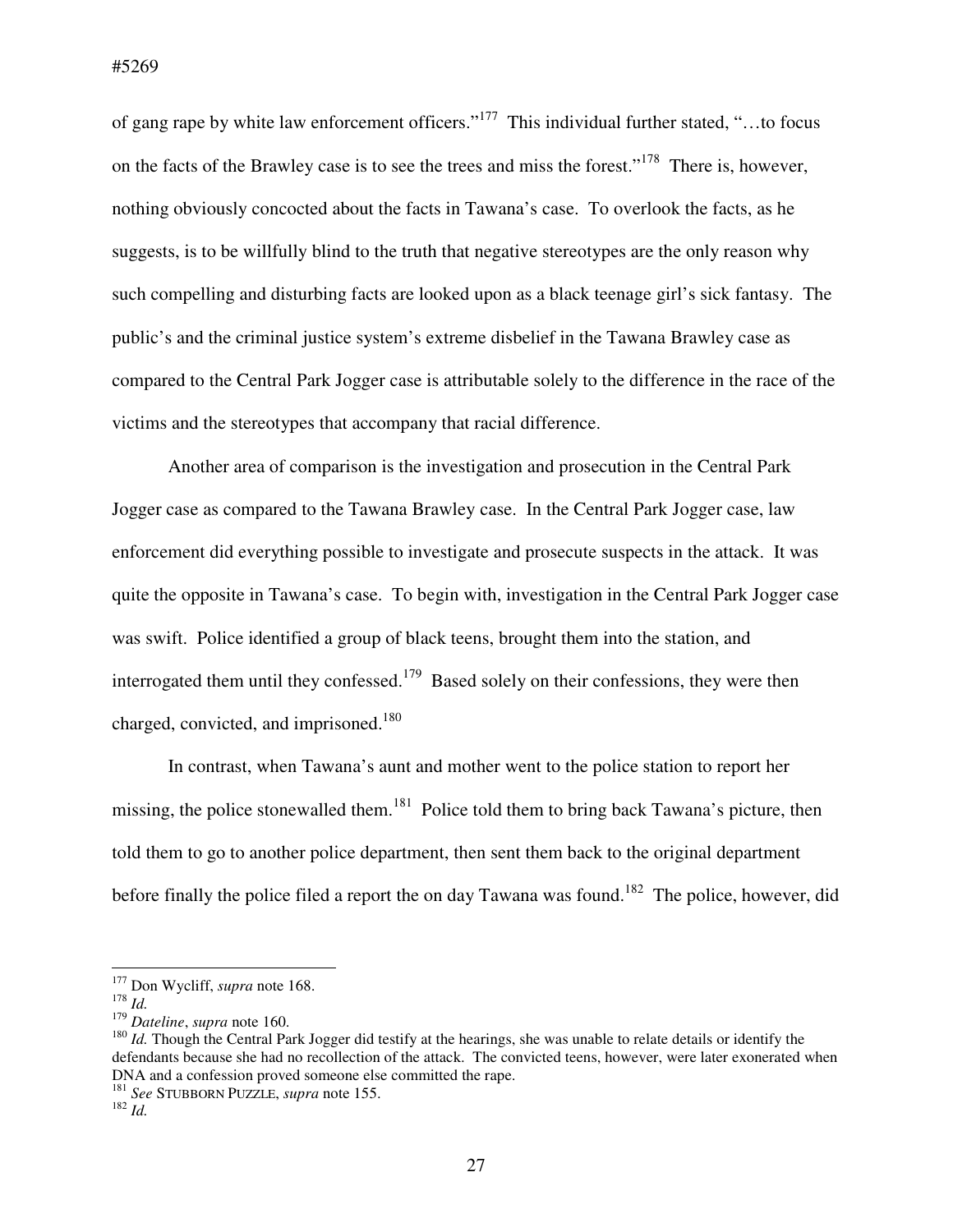interview Tawana when she was brought to the hospital after the attack.<sup>183</sup> She explained what she could remember on that and at least two other occasions. Notwithstanding, investigators remarked that they unable to prove the rape without a full story especially since they did not know whether the attack actually occurred.<sup>184</sup> Another officer further stated, "Even if someone came in this minute to confess, we still wouldn't be able to solve this case. We can't solve it until we hear from the victim."<sup>185</sup> This is distinct from the Central Park Jogger case, where they never had a factual account from the victim and a confession did suffice for a conviction.

An overwhelmingly white grand jury convened to investigate Tawana's case. Rather than the prosecution building a case to prove the suspects Tawana accused were involved, the prosecutor seemed to work to prove the case was a hoax. This in light of the strong physical evidence to the contrary. There was also evidence corroborating Tawana's suspect identification. During her disappearance, it was proven the suspects were together.<sup>186</sup> Also, a car matching the license plate number and description of one of the suspect officers was seen in the area the day Tawana was found.<sup>187</sup> The officer who owned the car shot himself to death four days later.<sup>188</sup> Despite these facts, the grand jury exonerated all of the suspects and concluded Tawana was neither kidnapped nor raped.<sup>189</sup> Thus, unlike the Central Park Jogger case, no one was ever arrested or charged in Tawana's case.<sup>190</sup>

Notwithstanding the Tawana Brawley case, the fact that there were other equally heinous attacks in New York the *same* week the Central Park Jogger was raped against minority victims

 $\overline{a}$ <sup>183</sup> *Id.* 

<sup>186</sup> *Id.*   $187$  *Id.* 

<sup>184</sup> *Id.* 

<sup>185</sup> *Id.* 

<sup>188</sup> *Id.* 

<sup>189</sup> WE, THE GRAND JURY, *supra* note 153.

<sup>&</sup>lt;sup>190</sup> Though the assistant district attorney accused in the rape won an \$885 million defamation suit against Brawley for the accusation.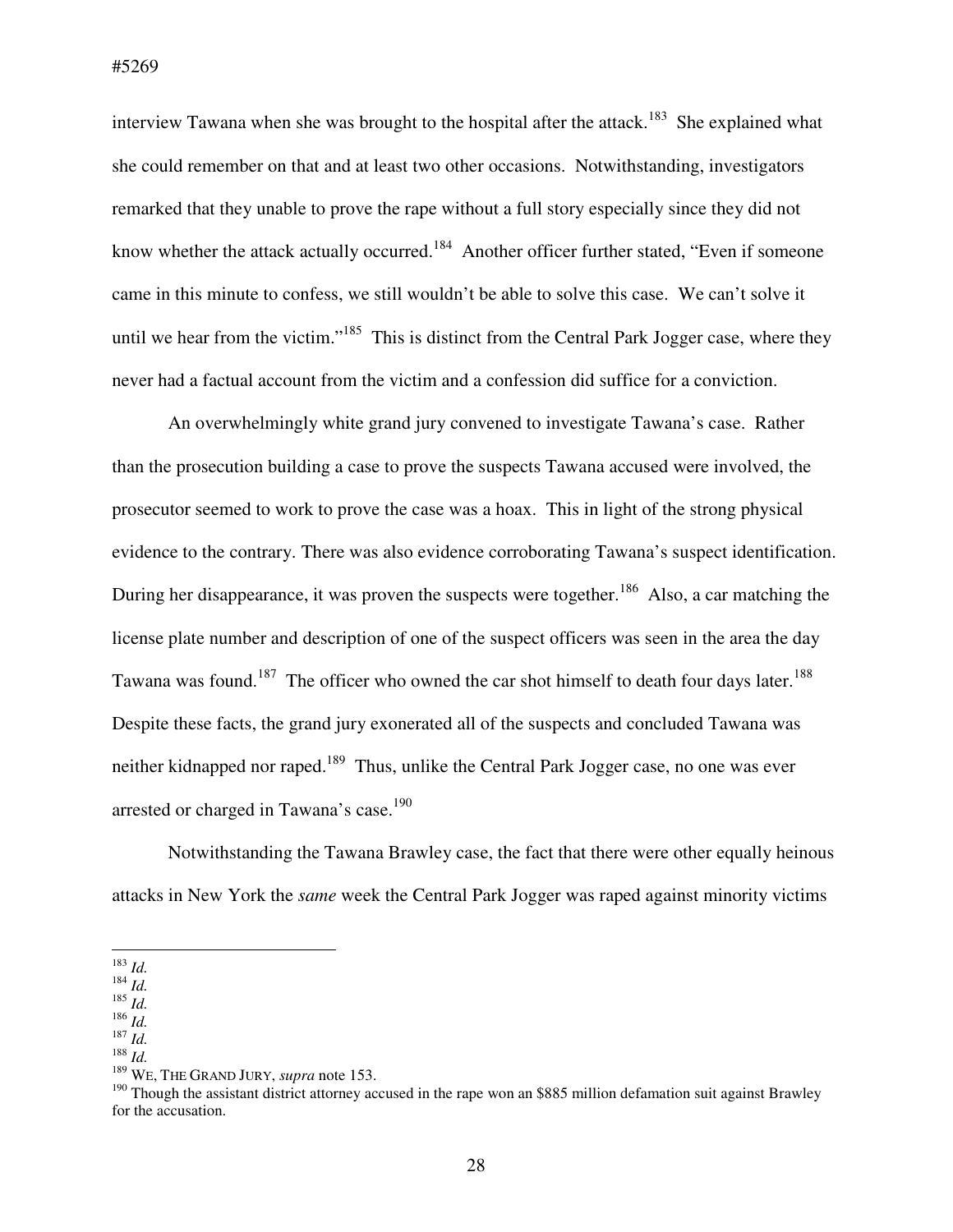#5269

that law enforcement did believe occurred also illustrates the impact race stereotypes has on a case because those attacks did not get any media attention.<sup>191</sup> Among the victims, seventeen were black, seven were Latina, and two were Asian.<sup>192</sup> One minority woman was raped, sodomized, and thrown fifty feet off the top of a four-story building in Brooklyn.<sup>193</sup> Witnesses reported hearing her tortured screams all the way down as she fell.<sup>194</sup> She narrowly survived with two broken ankles, a shattered pelvis, and extensive internal and external injuries.<sup>195</sup> Prosecutors admitted the Brooklyn rape was the most brutal in years but the public did not notice.<sup>196</sup>

Egon Mayer, sociology professor, argues the reason minority rapes are not widely publicized is not that the public does not care about minority rape victims, but rather they are not novel enough to warrant the same amount of attention.<sup>197</sup> It may be true that only the most unusual crimes make headlines but that does not explain why race is the only factor considered when determining the novelty of a rape. That is to say, should not then, the brutality of the attack make more difference than just the race of the victim? Furthermore, many adopt the stereotype that most rape involves a white victim and a black perpetrator.<sup>198</sup> If Mayer's contention were correct, the Central Park Jogger case would not have received the attention it got since it would not have been novel. That case, however, is one of the most publicized cases and an admittedly more heinous attack on a minority woman received scant publicity. Novelty cannot explain the difference. Rather, race stereotypes that value a white victim more than a minority victim best explains the phenomenon.

 $\overline{a}$ 

<sup>195</sup> *Id.* 

<sup>191</sup> Don Terry, *In Week of an Infamous Rape, 28 Other Victims Suffer*, N.Y. TIMES, May 29, 1989, at B25.

<sup>192</sup> *Id.* 

<sup>193</sup> *Id.*  <sup>194</sup> *Id.* 

<sup>196</sup> *Id.* 

<sup>197</sup> Mayer, *supra* note 81.

<sup>198</sup> MEN CAN STOP RAPE, *supra* note 19.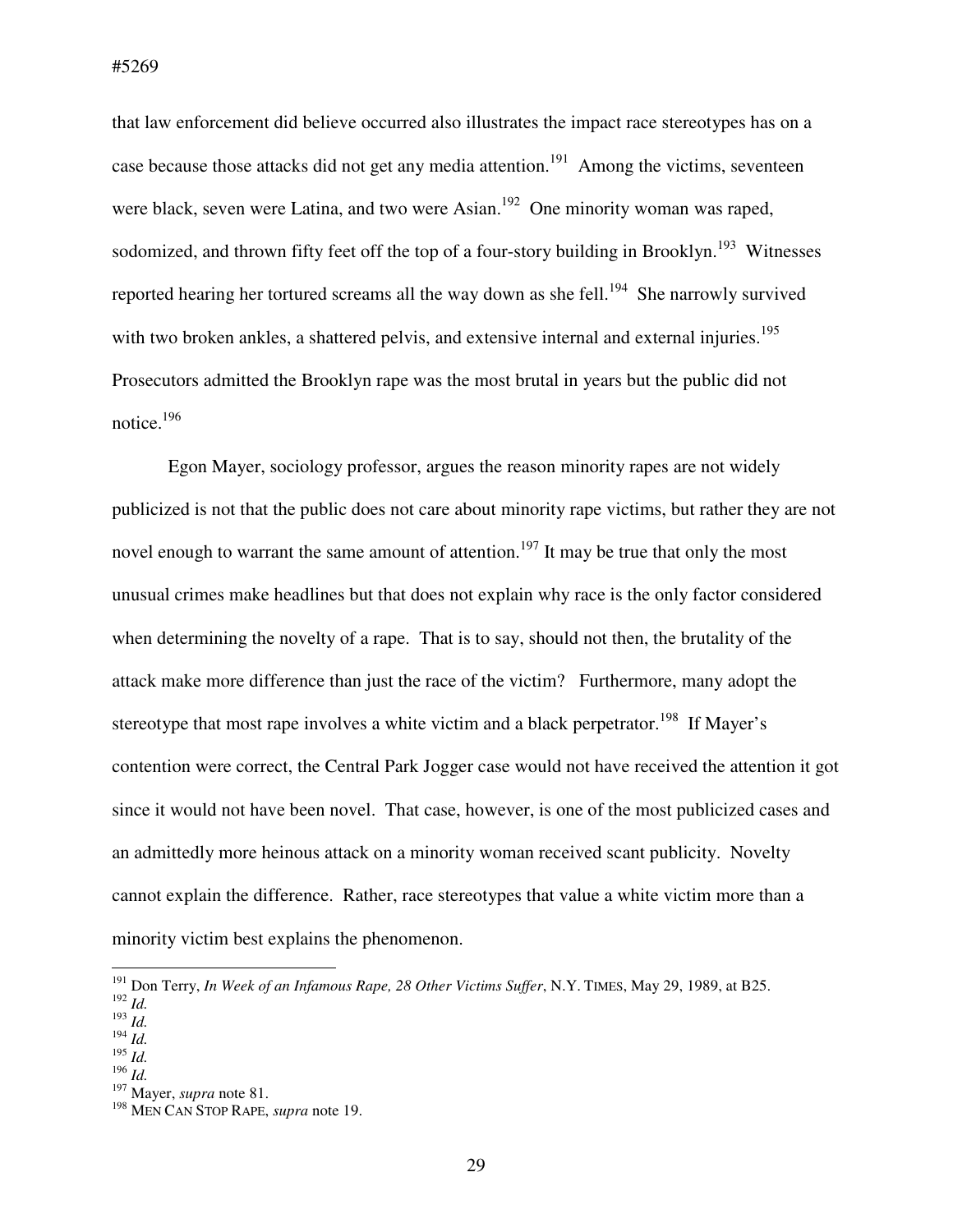To summarize, even though there are arguably many similarities between the Central Park Jogger case and the Tawana Brawley case, the disparity between the way they were perceived illuminates the fact that minority rape victims are viewed with suspicion and doubt whereas white victims are seen and treated with more compassion and sympathy. This disparity grows out the differential value placed on the sexual autonomy of white women versus minority women based on stereotypical notions of racialized sexual identity.

## C. THE SPECIAL IMPACT OF RAPE ON MINORITY WOMEN

It cannot be overstated that the stereotypes discussed in this paper have a very real impact for minority rape victims as distinct from white rape victims. The criminal consequences as well as the discourse are different thus creating distinguishable experiences.

Of these differences is the fact that minority women can be raped with impunity.<sup>199</sup> White men accused of raping minority women seldom face arrest let alone conviction<sup>200</sup> and black men accused of raping minority women are often given a more lenient punishment if at all.<sup>201</sup> On the other hand, white rape victims, particularly if the perpetrator is black, receive much greater protection from the criminal justice system.<sup>202</sup> This creates an added dimension of powerlessness for minority rape victims because not only does the woman have to cope with the rape but, she has to cope with the fact that the system does not value what has been taken from her.<sup>203</sup> For both minority rape victims and those who are fortunate enough not to have been victims, this realty poses significant restraints on their liberty. They must be hyper-vigilant at all times. They must make sure they stay out of compromising romantic situations, lock and double lock their doors, think three or four times before they decide to go out at night, and still this may

<sup>199</sup> Crenshaw, *supra* note 18, at 1277.

<sup>200</sup> *Id.*

<sup>201</sup> *Id.* at 1275. Harris, *supra* note 18, at 600.

 $^{202}$  *Id.* at 1277.

<sup>203</sup> Harris, *supra* note 18, at 601.